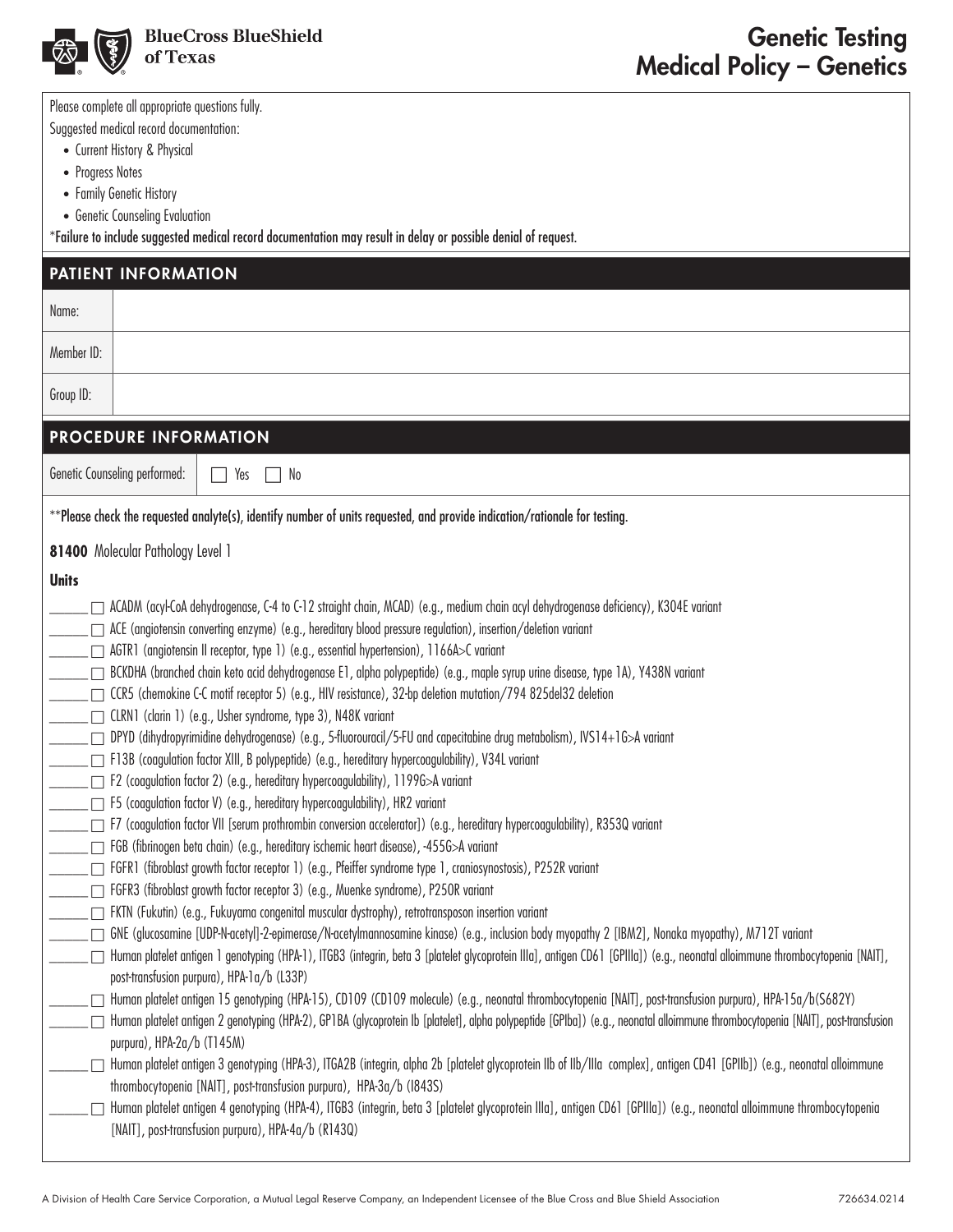

| Human platelet antigen 5 genotyping (HPA-5), ITGA2 (integrin, alpha 2 [CD49B, alpha 2 subunit of VLA-2 receptor] [GPIa]) (e.g., neonatal alloimmune thrombocytopenia<br>[NAIT], post-transfusion purpura), HPA-5a/b (K505E)<br>Human platelet antigen 6 genotyping (HPA-6w), ITGB3 (integrin, beta 3 [platelet glycoprotein Illa, antigen CD61] [GPIIIa]) (e.g., neonatal alloimmune thrombocytopenia<br>[NAIT], post-transfusion purpura), HPA-6a/b (R489Q)<br>_____ Human platelet antigen 9 genotyping (HPA-9w), ITGA2B (integrin, alpha 2b [platelet glycoprotein IIb of IIb/complex, antigen CD41] [GPIIb]) (e.g., neonatal alloimmune<br>thrombocytopenia [NAIT], post-transfusion purpura), HPA-9a/b (V837M)<br>  IL28B (interleukin 28B [interferon, lambda 3]) (e.g., drug response), rs12979860 variant<br>──── IVD (isovaleryl-CoA dehydrogenase) (e.g., isovaleric acidemia), A282V variant<br>______ □ LCT (lactase-phlorizin hydrolase) (e.g., lactose intolerance), 13910 C>T variant<br>NEB (nebulin) (e.g., nemaline myopathy 2), exon 55 deletion variant<br>□ PCDH15 (protocadherin-related 15) (e.g., Usher syndrome type 1F), R245X variant<br>SLCO1B1 (solute carrier organic anion transporter family, member 1B1) (e.g., adverse drug reaction), V174A variant<br>□ SERPINE1 (serpine peptidase inhibitor clade E, member 1, plasminogen activator inhibitor -1, PAI-1) (e.g., thrombophilia), 4G variant<br>SHOC2 (soc-2 suppressor of clear homolog) (e.g., Noonan-like syndrome with loose anagen hair), S2G variant<br>SMN1 (survival of motor neuron 1, telomeric) (e.g., spinal muscular atrophy), exon 7 deletion<br>□ SRY (sex determining region Y) (e.g., 46,XX testicular disorder of sex development, gonadal dysgenesis), gene analysis<br>TOR1A (torsin family 1, member A [torsin A]) (e.g., early-onset primary dystonia [DYT1]), 907_909deIGAG (904_906deIGAG) variant<br>Indication/Rationale for Testing: |  |
|------------------------------------------------------------------------------------------------------------------------------------------------------------------------------------------------------------------------------------------------------------------------------------------------------------------------------------------------------------------------------------------------------------------------------------------------------------------------------------------------------------------------------------------------------------------------------------------------------------------------------------------------------------------------------------------------------------------------------------------------------------------------------------------------------------------------------------------------------------------------------------------------------------------------------------------------------------------------------------------------------------------------------------------------------------------------------------------------------------------------------------------------------------------------------------------------------------------------------------------------------------------------------------------------------------------------------------------------------------------------------------------------------------------------------------------------------------------------------------------------------------------------------------------------------------------------------------------------------------------------------------------------------------------------------------------------------------------------------------------------------------------------------------------------------------------------------------------------------------------------------------------------------------------------------------------------------|--|
| 81401 Molecular Pathology Level 2<br><b>Units</b><br>ABCC8 (ATP-binding cassette, sub-family C [CFTR/MRP], member 8) (e.g., familial hyperinsulinism), common variants (e.g., c.3898-96>A [c.3992-96>A], F1388del)<br>ABL (c-abl oncogene 1, receptor tyrosine kinase) (e.g., acquired imatinib resistance), T315I variant<br>____ ACADM (acyl-CoA dehydrogenase, C-4 to C-12 straight chain, MCAD) (e.g., medium chain acyl dehydrogenase deficiency), common variants (e.g., K3O4E, Y42H)<br>ADRB2 (adrenergic beta-2 receptor surface) (e.g., drug metabolism), common variants (e.g., G16R, Q27E)<br>APOB (apolipoprotein B) (e.g., familial hypercholesterolemia type B), common variants (e.g., R3500Q, R3500W)<br>APOE (apolipoprotein E) (e.g., hyperlipoproteinemia type III, cardiovascular disease, Alzheimer disease), common variants (e.g., *2, *3, *4)                                                                                                                                                                                                                                                                                                                                                                                                                                                                                                                                                                                                                                                                                                                                                                                                                                                                                                                                                                                                                                                                                |  |
| □ AR (androgen receptor) (e.g., spinal and bulbar muscular atrophy, Kennedy disease, X chromosome inactivation), characterization of alleles (e.g., expanded size or<br>methylation status)<br>ATN1 (atrophin 1) (e.g., dentatorubral-pallidoluysian atrophy), evaluation to detect abnormal (e.g., expanded) alleles<br>______ _ ATXN1 (ataxin 1) (e.g., spinocerebellar ataxia), evaluation to detect abnormal (e.g., expanded) alleles<br>ATXN2 (ataxin 2) (e.g., spinocerebellar ataxia), evaluation to detect abnormal (e.g., expanded) alleles<br>$\overline{\phantom{a}}$ $\overline{\phantom{a}}$<br>□ ATXN3 (ataxin 3) (e.g., spinocerebellar ataxia, Machado-Joseph disease), evaluation to detect abnormal (e.g., expanded) alleles                                                                                                                                                                                                                                                                                                                                                                                                                                                                                                                                                                                                                                                                                                                                                                                                                                                                                                                                                                                                                                                                                                                                                                                                       |  |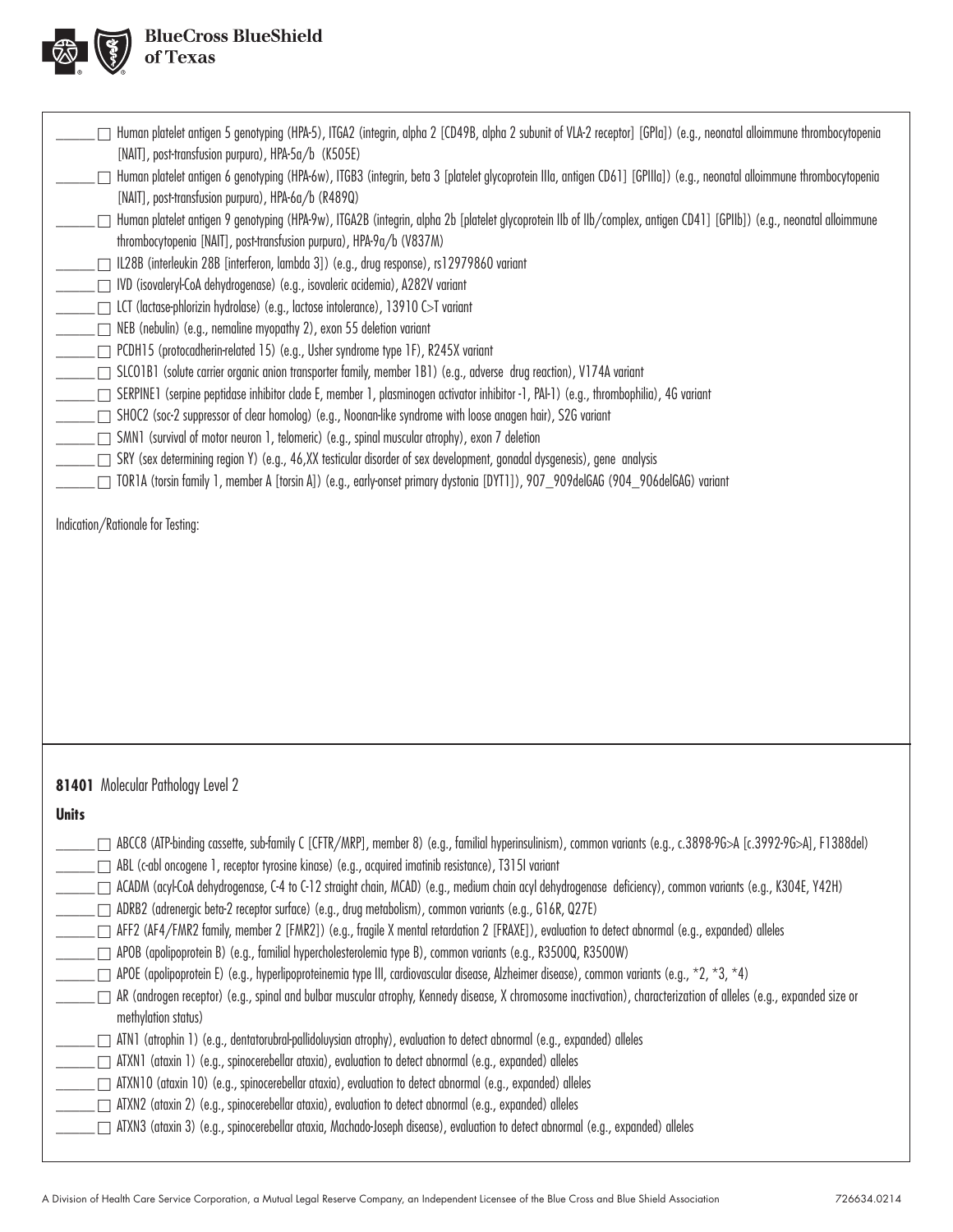

| $\Box$ ATXN7 (ataxin 7) (e.g., spinocerebellar ataxia), evaluation to detect abnormal (e.g., expanded) alleles                                                                                                                                                          |
|-------------------------------------------------------------------------------------------------------------------------------------------------------------------------------------------------------------------------------------------------------------------------|
| □ ATXN8OS (ATXN8 opposite strand [non-protein coding]) (e.g., spinocerebellar ataxia), evaluation to detect abnormal (e.g., expanded) alleles                                                                                                                           |
| □ CACNATA (calcium channel, voltage-dependent, P/Q type, alpha TA subunit) (e.g., spinocerebellar ataxia), evaluation to detect abnormal (e.g., expanded) alleles                                                                                                       |
| □ CBFB/MYH11 (inv(16)) (e.g., acute myeloid leukemia), qualitative, and quantitative, if performed                                                                                                                                                                      |
| □ CBS (cystathionine-beta-synthase) (e.g., homocystinuria, cystathionine beta-synthase deficiency), common variants (e.g., 1278T, G307S)                                                                                                                                |
| □ CCND1/IGH (BCL1/IgH, t(11;14)) (e.g., mantle cell lymphoma) translocation analysis, major breakpoint, qualitative and quantitative, if performed                                                                                                                      |
| □ CFH/ARMS2 (complement factor H/age-related maculopathy susceptibility 2) (e.g., macular degeneration), common variants (e.g., Y402H [CFH], A69S [ARMS2])                                                                                                              |
| □ CNBP (CCHC-type zinc finger, nucleic acid binding protein) (e.g., myotonic dystrophy type 2), evaluation to detect abnormal (e.g., expanded) alleles                                                                                                                  |
| CSTB (cystatin B [stefin B]) (e.g., Unverricht-Lundborg disease), evaluation to detect abnormal (e.g., expanded) alleles CYP3A4 (cytochrome P450, family 3, subfamily A,                                                                                                |
| polypeptide 4) (e.g., drug metabolism), common variants (e.g., $*2$ , $*3$ , $*4$ , $*5$ , $*6$ )                                                                                                                                                                       |
| CYP3A5 (cytochrome P450, family 3, subfamily A, polypeptide 5) (e.g., drug metabolism), common variants (e.g., *2, *3, *4, *5, *6)                                                                                                                                      |
| □ DMPK (dystrophia myotonica-protein kinase) (e.g., myotonic dystrophy, type 1), evaluation to detect abnormal (e.g., expanded) alleles                                                                                                                                 |
| □ E2A/PBX1 (t(1;19)) (e.g., acute lymphocytic leukemia), translocation analysis, qualitative, and quantitative, if performed                                                                                                                                            |
| $\Box$ EML4/ALK (inv(2)) (e.g., non-small cell lung cancer), translocation or inversion analysis                                                                                                                                                                        |
| [1] ETV6/NTRK3 (t(12;15)) (e.g., congenital/infantile fibrosarcoma), translocation analysis, qualitative, and quantitative, if performed                                                                                                                                |
| ETV6/RUNX1 (t(12;21)) (e.g., acute lymphocytic leukemia), translocation analysis, qualitative and quantitative, if performed                                                                                                                                            |
| EWSR1/ATF1 (t(12;22)) (e.g., clear cell sarcoma), translocation analysis, qualitative, and quantitative, if performed                                                                                                                                                   |
| ∟□ EWSR1/ERG (t(21;22)) (e.g., Ewing sarcoma/peripheral neuroectodermal tumor), translocation analysis, qualitative and quantitative, if performed                                                                                                                      |
| □ EWSR1/FLI1 (t(11;22)) (e.g., Ewing sarcoma/peripheral neuroectodermal tumor), translocation analysis, qualitative and quantitative, if performed                                                                                                                      |
| $\Box$ EWSR1/WT1 (t(11;22)) (e.g., desmoplastic small round cell tumor), translocation analysis, qualitative and quantitative, if performed                                                                                                                             |
| [T F11 (coagulation factor XI) (e.g., coagulation disorder), common variants (e.g., E117X [Type II], F283L [Type III], IVS14del14, and IVS14+1G>A [Type II]                                                                                                             |
| FGFR3 (fibroblast growth factor receptor 3) (e.g., achondroplasia, hypochondroplasia), common variants (e.g., 11386>A, 11386>C, 1620C>A, 1620C>G)                                                                                                                       |
| FIP1L1/PDGFRA (del[4q12]) (e.g., imatinib-sensitive chronic eosinophilic leukemia), qualitative and quantitative, if performed                                                                                                                                          |
| □ FLG (filaggrin) (e.g., ichthyosis vulgaris), common variants (e.g., R501X, 2282del4, R2447X, S3247X, 3702delG)                                                                                                                                                        |
| □ FOXO1/PAX3 (t(2;13)) (e.g., alveolar rhabdomyosarcoma), translocation analysis, qualitative and quantitative, if performed                                                                                                                                            |
| $\Box$ FOXO1/PAX7 (t(1;13)) (e.g., alveolar rhabdomyosarcoma), translocation analysis, qualitative and quantitative, if performed                                                                                                                                       |
| /FUS/DDIT3 (t(12;16)) (e.g., myxoid liposarcoma), translocation analysis, qualitative, and quantitative, if performed FOXO1/PAX3 (t(1;13)) (e.g., Ewing sarcoma [                                                                                                       |
| peripheral neuroectodermal tumor), translocation analysis, qualitative and quantitative, if performed                                                                                                                                                                   |
| □ FXN (frataxin) (e.g., Friedreich ataxia), evaluation to detect abnormal (expanded) alleles                                                                                                                                                                            |
| GALC (galactosylceramidase) (e.g., Krabbe disease), common variants (e.g., c.857G>A, 30-kb deletion)                                                                                                                                                                    |
| GALT (galactose-1-phosphate uridylyltransferase) (e.g., galactosemia), common variants (e.g., Q188R, S135L, K285N, T138M, L195P, Y209C, IVS2-2A>G, P171S, del5kb,<br>N314D, L218L/N314D)                                                                                |
| □ H19 (imprinted maternally expressed transcript [non-protein coding]) (e.g., Beckwith-Wiedemann syndrome), methylation analysis                                                                                                                                        |
| HBB (hemoglobin, beta) (e.g., sickle cell anemia, hemoglobin C, hemoglobin E), common variants (e.g., HbS, HbC, HbE)                                                                                                                                                    |
| HTT (huntingtin) (e.g., Huntington disease), evaluation to detect abnormal expanded alleles) expanded                                                                                                                                                                   |
| □ KCNQ10T1 (KCNQ1 overlapping transcript 1 [non-protein coding]) (e.g., Beckwith-Wiedemann syndrome), methylation analysis                                                                                                                                              |
| □ LRRK2 (leucine-rich repeat kinase 2) (e.g., Parkinson disease), common variants (e.g., R1441G, G2019S, I2020T)                                                                                                                                                        |
| □ MED12 (mediator complex subunit 12) (e.g., FG syndrome type 1, Lujan syndrome), common variants (e.g., R961W, N1007S)                                                                                                                                                 |
| □ MEG3/DLK1 (maternally expressed 3 [non-protein coding]/delta-like 1 homolog [Drosophila]) (e.g., intrauterine growth retardation), methylation analysis                                                                                                               |
| $\Box$ MLL/AFF1 (t[4:11]) (e.g. acute lymphoblastic leukemia), translocation analysis, qualitative and quantitative, if performed                                                                                                                                       |
| $\Box$ MLL/MLLT3 (T(9:11)) (e.g., acute myeloid leukemia) translocation analysis, qualitative and quantitative, if performed                                                                                                                                            |
| MT-ATP6 (mitochondrially encoded ATP synthase 6) (e.g., neuropathy with ataxia and retinitis pigmentosa [NARP], Leigh syndrome), common variants (e.g., m.8993T>G,                                                                                                      |
| m.8993J > C                                                                                                                                                                                                                                                             |
| MT-ND4, MT-ND6 (mitochondrially encoded NADH dehydrogenase 4, mitochondrially encoded NADH dehydrogenase 6) (e.g. Leber hereditary optic neuropathy [LHON],                                                                                                             |
| common variants (e.g. m.11778G>A, m34606>A, m14484T>C)                                                                                                                                                                                                                  |
| MT-ND5 (mitochondrially encoded tRNA leucine 1 [UUA/G] mitochondrially encoded NADH dehydrogenase 5) (e.g., mitochondrial encephalopathy with lactic acidosis and<br>stroke-like episodes [MELAS]), common variants (e.g., m.3243A>G, m.3271T>C, m.3252A>G, m.13513G>A) |
|                                                                                                                                                                                                                                                                         |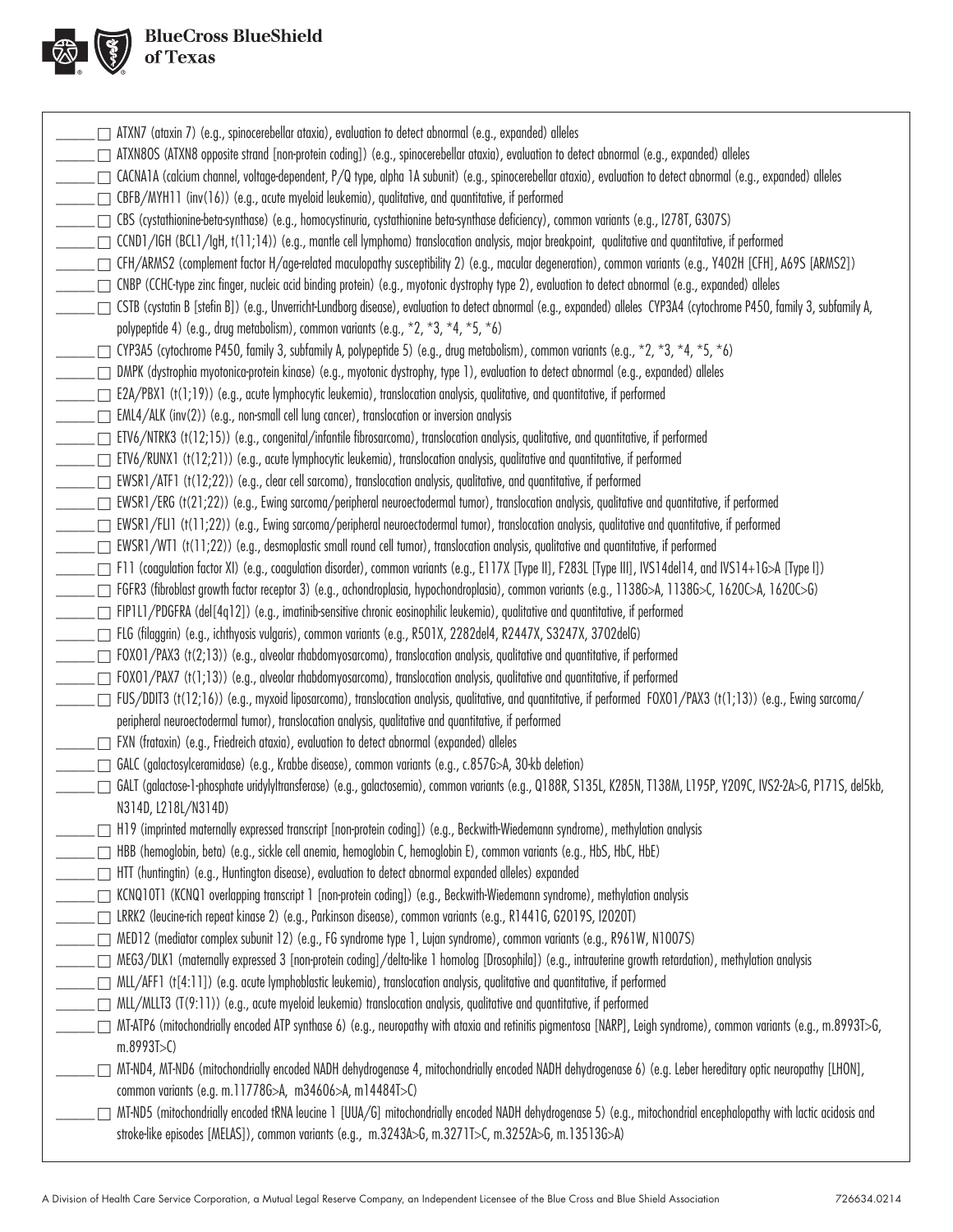

|              | MT-RNR1 (mitochondrially encoded 12S RNA) (e.g., nonsyndromic hearing loss), common variants (e.g., m.1555>G, m1494C>T)                                                                                                                                                                                                              |
|--------------|--------------------------------------------------------------------------------------------------------------------------------------------------------------------------------------------------------------------------------------------------------------------------------------------------------------------------------------|
|              | ______ MT-TK (mitochondrially encoded tRNA lysine) (e.g., myclonic epilepsy with ragged-red fibers [MERRF]), common variants (e.g., m8344A>G, m.8356T>C)                                                                                                                                                                             |
|              | _____ ™T-TL1 (mirochondrially encoded tRNA leucine 1 [UUA/G] (e.g., diabetes and hearing loss), common variants (e.g., m.3243A>G, m.14709 T>C) MT-TL1                                                                                                                                                                                |
|              | □ MT-TS1, MT-RNR1 (mitochondrially encoded tRNA serine 1 [UCN], mitochondrially encoded 12S RNA) (e.g., nonsyndromic sensorineural deafness [including aminoglycoside-                                                                                                                                                               |
|              | induced nonsyndromic deafness]) common variants (e.g., m.7445A>G, m.1555A>G)                                                                                                                                                                                                                                                         |
|              | ___ ┌┐ MUTYH (mutY homolog [E.coli]) (e.g., MYH-associated polyposis), common variants (e.g., Y165C, G382D)                                                                                                                                                                                                                          |
|              | NOD2 (nucleotide-binding oligomerization domain containing 2) (e.g., Crohn's disease, Blau syndrome), common variants (e.g., SNP 8, SNP 12, SNP 13)                                                                                                                                                                                  |
|              | NPM/ALK (t(2;5)) (e.g., anaplastic large cell lymphoma), translocation analysis                                                                                                                                                                                                                                                      |
|              | _____ □ PABPN1 (poly[A] binding protein, nuclear 1) (e.g., oculopharyngeal muscular dystrophy), evaluation to detect abnormal (e.g., expanded) alleles                                                                                                                                                                               |
|              | □ PAX8/PPARG (t(2;3) (q13;p25)) (e.g., follicular thyroid carcinoma), translocation analysis                                                                                                                                                                                                                                         |
|              | □ PPP2R2B (protein phosphatase 2, regulatory subunit B, beta) (e.g., spinocerebellar ataxia), evaluation to detect abnormal (e.g., expanded) alleles                                                                                                                                                                                 |
|              | _____ □ PRSS1 (protease, serine, 1 [trypsin 1]) (e.g. hereditary pancreatitis), common variants (e.g., N291, A16V, R122H)                                                                                                                                                                                                            |
|              | <u>__</u> ___ PYGM (phosphorylase, glycogen, muscle) (e.g. glycogen storage disease type V, McArdle disease), common variants (e.g., R50X, G205S)                                                                                                                                                                                    |
|              | RUNX1/RUNX1T1 (t(8;21)) (e.g., acute myeloid leukemia) translocation analysis, qualitative and quantitative, if performed                                                                                                                                                                                                            |
|              | SEPT9 (Septin 9) (e.g., colon cancer), methylation analysis                                                                                                                                                                                                                                                                          |
|              | _____ SMN1/SMN2 (survival of motor neuron 1, telomeric/survival of motor neuron 2, centromeric) (e.g., spinal muscular atrophy), dosage analysis (e.g., carrier testing)<br><u>__</u> ___ SS18/SSX1 (t(X;18)) (e.g., synovial sarcoma), translocation analysis, qualitative and quantitative, if performed                           |
|              | SS18/SSX2 (t(X;18)) (e.g., synovial sarcoma), translocation analysis, qualitative and quantitative, if performed                                                                                                                                                                                                                     |
|              | □ TBP (TATA box binding protein) (e.g., spinocerebellar ataxia), evaluation to detect abnormal (e.g., expanded) alleles                                                                                                                                                                                                              |
|              | <b>TPMT</b> (thiopurine S-methyltransferase) (e.g., drug metabolism), common variants (e.g., $*2, *3$ )                                                                                                                                                                                                                              |
|              | _ □ TYMS (thymidylate synthetase) (e.g., 5-fluorouracil/5-FU drug metabolism), tandem repeat variant                                                                                                                                                                                                                                 |
|              | □ VWF (von Willebrand factor) (e.g., von Willebrand disease type 2N), common variants (e.g., T791M, R816W, R854Q)                                                                                                                                                                                                                    |
|              |                                                                                                                                                                                                                                                                                                                                      |
|              | Indication/Rationale for Testing:                                                                                                                                                                                                                                                                                                    |
|              |                                                                                                                                                                                                                                                                                                                                      |
|              |                                                                                                                                                                                                                                                                                                                                      |
|              |                                                                                                                                                                                                                                                                                                                                      |
|              |                                                                                                                                                                                                                                                                                                                                      |
|              |                                                                                                                                                                                                                                                                                                                                      |
|              |                                                                                                                                                                                                                                                                                                                                      |
|              |                                                                                                                                                                                                                                                                                                                                      |
|              |                                                                                                                                                                                                                                                                                                                                      |
|              |                                                                                                                                                                                                                                                                                                                                      |
|              |                                                                                                                                                                                                                                                                                                                                      |
|              |                                                                                                                                                                                                                                                                                                                                      |
|              | 81402 Molecular Pathology Level 3                                                                                                                                                                                                                                                                                                    |
| <b>Units</b> |                                                                                                                                                                                                                                                                                                                                      |
|              |                                                                                                                                                                                                                                                                                                                                      |
|              | COL1A1/PDGFB (t(17;22)) (e.g., dermatofibrosarcoma protuberans), translocation analysis, multiple breakpoints, qualitative, and quantitative, if performed<br>□ CYP21A2 (cytochrome P450, family 21, subfamily A, polypeptide 2) (e.g., congenital adrenal hyperplasia, 21-hydroxylase deficiency), common variants (e.g., IVS2-136, |
|              | P30L, I172N, exon 6 mutation cluster [I235N, V236E, M238K], V281L, L307FfsX6, Q318X, R356W, P453S, G110VfsX21, 30-kb deletion variant)                                                                                                                                                                                               |
|              | Chromosome 18q− (e.g., D18S55, D18S58, D18S61, D18S64, and D18S69) (e.g., colon cancer), allelic imbalance assessment (i.e., loss of heterozygosity)                                                                                                                                                                                 |
|              | ESR1/PGR (receptor 1/progesterone receptor) ratio (e.g., breast cancer)                                                                                                                                                                                                                                                              |
|              | [6816Y, D816Y, D816Y, D816Y, D816Y, D816Y, D816F) KIT (v-kit Hardy-Zuckerman 4 feline sarcoma viral oncogene homolog) (e.g., mastocytosis), common variants (e.g., D816Y, D816Y, D816F)                                                                                                                                              |
|              | □ MEFV (Mediterranean fever) (e.g., familial Mediterranean fever), common variants (e.g., E148Q, P369S, F479L, M68OI, I692del, M694V, M694I, K695R, V726A,                                                                                                                                                                           |
|              | A744S, R761H)                                                                                                                                                                                                                                                                                                                        |
|              | ∩ MPL (myeloproliferative leukemia virus oncogene, thrombopoietin receptor, TPOR) (e.g., myeloproliferative disorder), common variants (e.g., W515A, W515K, W515L, W515R)                                                                                                                                                            |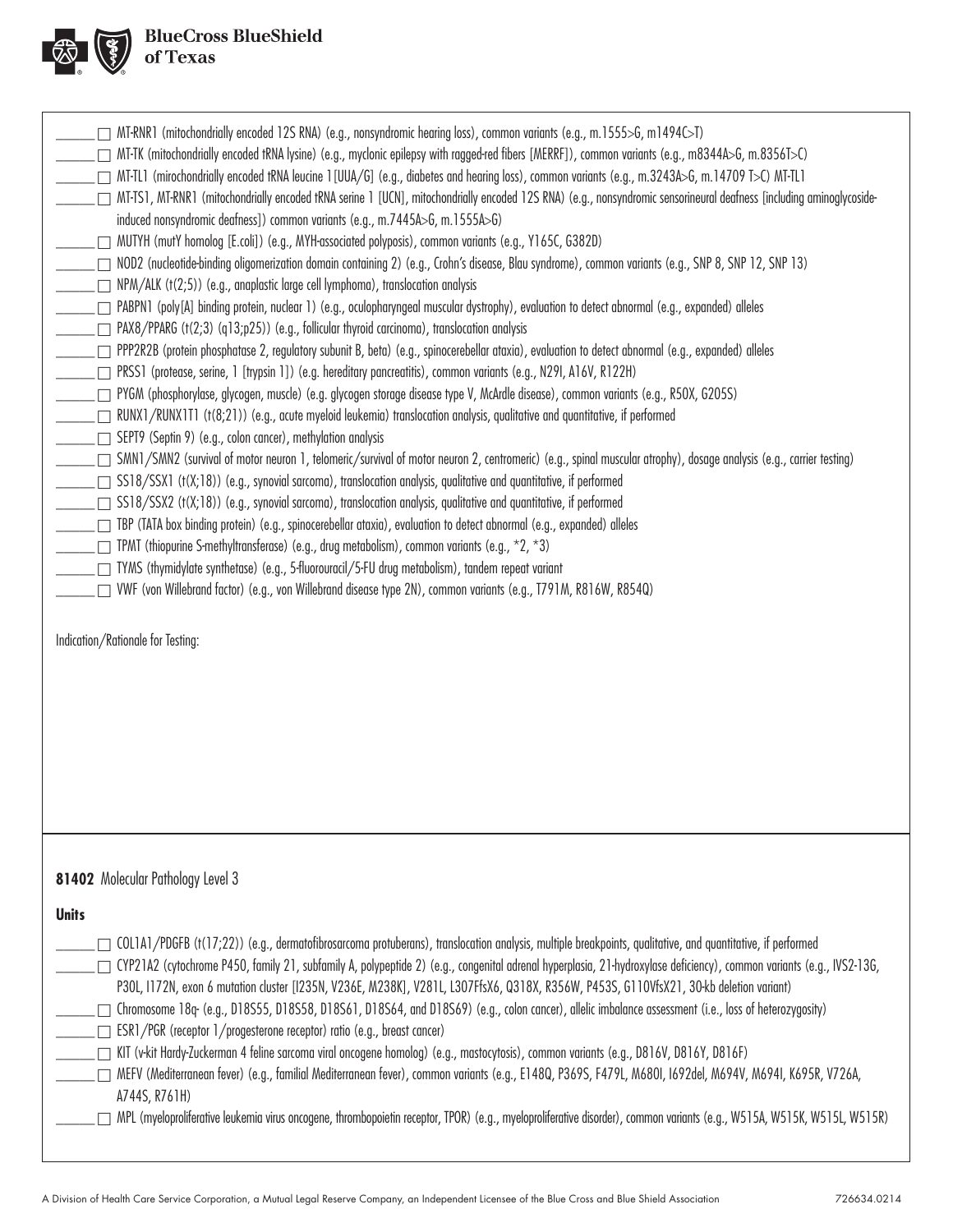

| $\Box$ TRD@ (T cell antigen receptor, delta) (e.g., leukemia and lymphoma), gene rearrangement analysis, evaluation to detect abnormal clonal population<br>Uniparental disomy (UPD) (e.g., Russell-Silver syndrome, Prader-Willi/Angelman syndrome), short tandem repeat (STR) analysis<br>□ IGH@/BCL2 (t(14;18)) (e.g., follicular lymphoma) translocation analysis; major breakpoint region (MBR) and minor cluster region (mcr) breakpoints, qualitative or quantitative |
|------------------------------------------------------------------------------------------------------------------------------------------------------------------------------------------------------------------------------------------------------------------------------------------------------------------------------------------------------------------------------------------------------------------------------------------------------------------------------|
| Indication/Rationale for Testing:                                                                                                                                                                                                                                                                                                                                                                                                                                            |
|                                                                                                                                                                                                                                                                                                                                                                                                                                                                              |
|                                                                                                                                                                                                                                                                                                                                                                                                                                                                              |
|                                                                                                                                                                                                                                                                                                                                                                                                                                                                              |
|                                                                                                                                                                                                                                                                                                                                                                                                                                                                              |
|                                                                                                                                                                                                                                                                                                                                                                                                                                                                              |
|                                                                                                                                                                                                                                                                                                                                                                                                                                                                              |
|                                                                                                                                                                                                                                                                                                                                                                                                                                                                              |
|                                                                                                                                                                                                                                                                                                                                                                                                                                                                              |
|                                                                                                                                                                                                                                                                                                                                                                                                                                                                              |
| 81403 Molecular Pathology Level 4                                                                                                                                                                                                                                                                                                                                                                                                                                            |
| <b>Units</b>                                                                                                                                                                                                                                                                                                                                                                                                                                                                 |
| ABL1 (c-abl oncogene 1, receptor tyrosine kinase) (e.g., acquired imatinib tyrosine kinase inhibitor resistance), variants in the kinase domain<br>_ ┌ ANG (angiogenin, ribonuclease, RNase A family, 5) (e.g., amyotrophic lateral sclerosis), full gene sequence                                                                                                                                                                                                           |
| _____ ∩ ARX (aristaless-related homeobox) (e.g., X-linked lissencephaly with ambiguous genitalia, X-linked mental retardation), duplication/deletion analysis                                                                                                                                                                                                                                                                                                                |
|                                                                                                                                                                                                                                                                                                                                                                                                                                                                              |
| _____ CEL (carboxyl ester lipase [bile salt-stimulated lipase]) (e.g., maturity-onset diabetes of the young [MODY]), targeted sequence analysis of exon 11 (e.g., c.1785delC, c.1686delT)                                                                                                                                                                                                                                                                                    |
| CTNNB1 (catenin [cadherin-associated protein], beta 1, 88kDa) (e.g., desmoid tumors), targeted sequence analysis (e.g., exon 3)                                                                                                                                                                                                                                                                                                                                              |
| DAZ/SRY (deleted in azoospermia and sex determining region Y) (e.g., male infertility), common deletions (e.g., AZFa, AZFb, AZFc, AZFd)                                                                                                                                                                                                                                                                                                                                      |
| _____ _ DNMT3A (DNA [cytosine-5-]-methyltransferase 3 alpha) (e.g., acute myeloid leukemia), targeted sequence analysis (e.g., exon 23)                                                                                                                                                                                                                                                                                                                                      |
| F12 (coagulation factor XII [Hageman factor]) (e.g., angioedema, hereditary, type III; factor XII deficiency), targeted sequence analysis of exon 9                                                                                                                                                                                                                                                                                                                          |
| □ F8 (coagulation factor VIII) (e.g., hemophilia A), inversion analysis, intron 1 and intron 22A                                                                                                                                                                                                                                                                                                                                                                             |
| FGFR3 (fibroblast growth factor receptor 3) (e.g., isolated craniosynostosis), targeted sequence analysis (e.g., exon 7)                                                                                                                                                                                                                                                                                                                                                     |
| _ □ GJB1 (gap junction protein, beta 1) (e.g., Charcot-Marie-Tooth X-linked), full gene sequence                                                                                                                                                                                                                                                                                                                                                                             |
| GNAQ (guanine nucleotide-binding protein G[q] subunit alpha) (e.g., uveal melanoma), common variants (e.g., R183, Q209)                                                                                                                                                                                                                                                                                                                                                      |
| HBB (hemoglobin, beta, beta-globin) (e.g., beta thalassemia), duplication/deletion analysis<br>HRAS (v-Ha-ras Harvey rat sarcoma viral oncogene homolog) (e.g., Costello syndrome), exon 2 sequence [                                                                                                                                                                                                                                                                        |
| _   IDH1 (isocitrate dehydrogenase 1 [NADP+], soluble) (e.g., glioma), common exon 4 variants (e.g., R132H, R132C)                                                                                                                                                                                                                                                                                                                                                           |
| _   IDH2 (isocitrate dehydrogenase 2 [NADP+], mitochondrial) (e.g., glioma), common exon 4 variants (e.g., R140W, R172M)                                                                                                                                                                                                                                                                                                                                                     |
| _____ _ ]] JAK2 (Janus kinase 2) (e.g., myeloproliferative disorder), exon 12 sequence and exon 13 sequence, if performed                                                                                                                                                                                                                                                                                                                                                    |
| [crowsplantation), genotyping of KIR family (e.g., hetal oppietic stem cell transplantation), genotyping of KIR family genes [[crowsplantation] [crowsplantation] [crowsplantation] [crowsplantation] [crowsplantation] [crow                                                                                                                                                                                                                                                |
| KCNC3 (potassium voltage-gated channel, Shaw-related subfamily, member 3) (e.g., spinocerebellar ataxia), targeted sequence analysis (e.g., exon 2)                                                                                                                                                                                                                                                                                                                          |
| . ┌─ KCNJ11 (potassium inwardly-rectifying channel, subfamily J, member 11) (e.g., familial hyperinsulinism), full gene sequence<br>$\Box$ KCNJ2 (potassium inwardly-rectifying channel, subfamily J, member 2) (e.g., Andersen-Tawil syndrome), full gene sequence                                                                                                                                                                                                          |
| KRAS (v-Ki-ras2 Kirsten rat sarcoma viral oncogene) (e.g., carcinoma), gene analysis, variant(s) in exon 3 (e.g., codon 61)                                                                                                                                                                                                                                                                                                                                                  |
| $\Box$ MC4R (melanocortin 4 receptor) (e.g., obesity), full gene sequence                                                                                                                                                                                                                                                                                                                                                                                                    |
| MICA (MHC class I polypeptide-related sequence A) (e.g., solid organ transplantation), common variants (e.g., *001, *002)                                                                                                                                                                                                                                                                                                                                                    |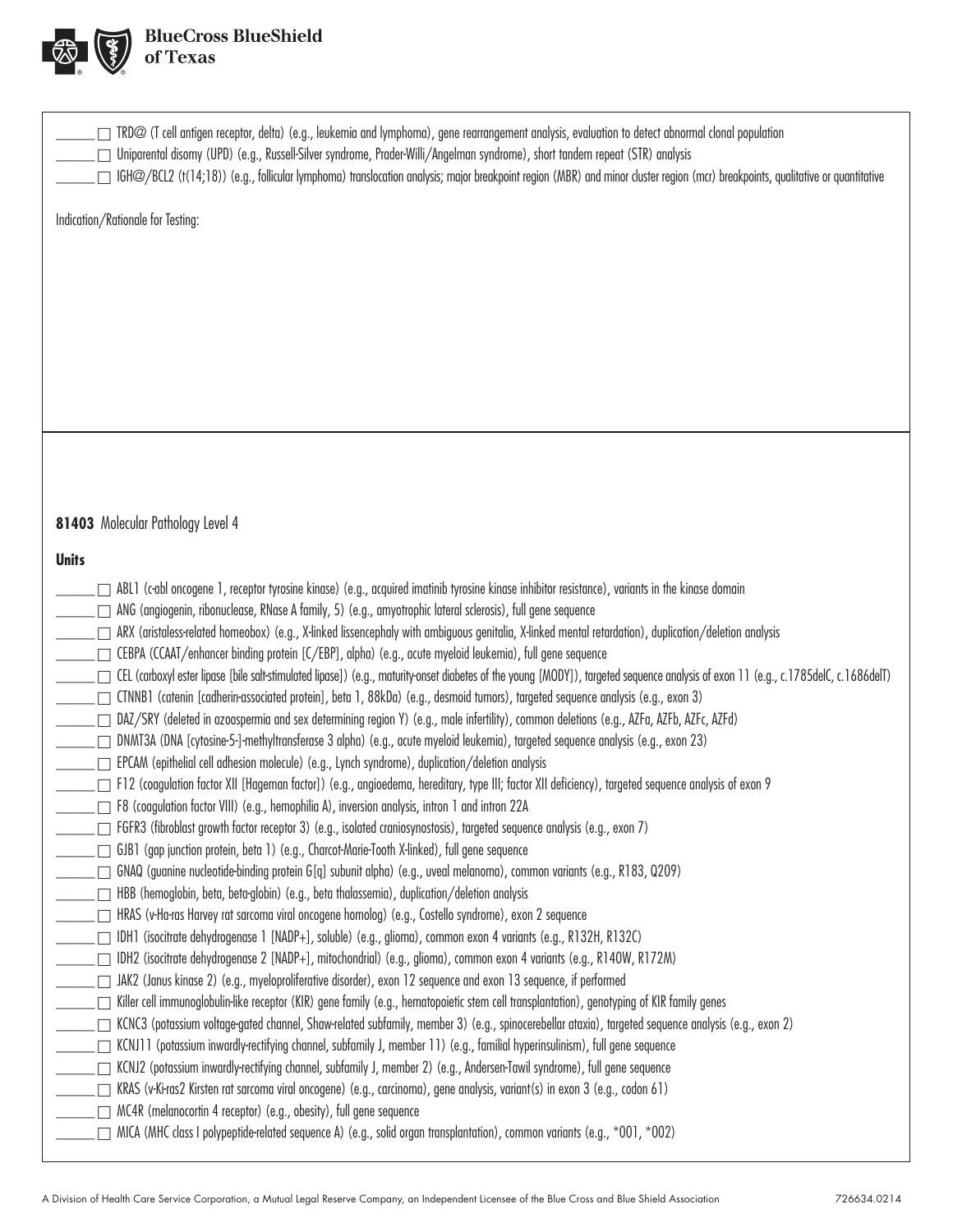

| MPL (myeloproliferative leukemia virus oncogene, thrombopoietin receptor, TPOR) (e.g., myeloproliferative disorder), exon 10 sequence<br>□ MT-RNR1 (mitochondrially encoded 12S RNA) (e.g., nonsyndromic hearing loss), full gene sequence<br>□ MT-TS1 (mitochondrially encoded tRNA serine 1) (e.g., nonsyndromic hearing loss), full gene sequence<br>NDP (Norrie disease [pseudoglioma]) (e.g., Norrie disease), duplication/deletion analysis<br>NHLRC1 (NHL repeat containing 1) (e.g., progressive myoclonus epilepsy), full gene sequence<br>PHOX2B (paired-like homeobox 2b) (e.g., congenital central hypoventilation syndrome), duplication/deletion analysis<br>$\Box$ PLN (phospholamban) (e.g., dilated cardiomyopathy, hypertrophic cardiomyopathy), full gene sequence<br>□ SH2D1A (SH2 domain containing 1A) (e.g., X-linked lymphoproliferative syndrome), duplication/deletion analysis<br>[7] SMN1 (survival of motor neuron 1, telomeric) (e.g., spinal muscular atrophy), known familial sequence variant(s)<br>□ TWIST1 (twist homolog 1 [Drosophila]) (e.g., Saethre-Chotzen syndrome), duplication/deletion analysis<br>□ UBA1 (ubiquitin-like modifier activating enzyme 1) (e.g., spinal muscular atrophy, X-linked), targeted sequence analysis (e.g., exon 15)<br>□ VHL (von Hippel-Lindau tumor suppressor) (e.g., von Hippel-Lindau familial cancer syndrome), deletion/duplication analysis<br>∑ VWF (von Willebrand factor) (e.g., von Willebrand disease types 2A, 2B, 2M), targeted sequence analysis (e.g., exon 28)<br>Known familial variant, not otherwise specified, for gene listed in Tier 1 or Tier 2, DNA sequence analysis, each variant exon (If known variant is common, use specific Tier 1<br>or Tier 2 code) |
|---------------------------------------------------------------------------------------------------------------------------------------------------------------------------------------------------------------------------------------------------------------------------------------------------------------------------------------------------------------------------------------------------------------------------------------------------------------------------------------------------------------------------------------------------------------------------------------------------------------------------------------------------------------------------------------------------------------------------------------------------------------------------------------------------------------------------------------------------------------------------------------------------------------------------------------------------------------------------------------------------------------------------------------------------------------------------------------------------------------------------------------------------------------------------------------------------------------------------------------------------------------------------------------------------------------------------------------------------------------------------------------------------------------------------------------------------------------------------------------------------------------------------------------------------------------------------------------------------------------------------------------------------------------------------------------------------------------------------------------------------------------|
| Indication/Rationale for Testing:                                                                                                                                                                                                                                                                                                                                                                                                                                                                                                                                                                                                                                                                                                                                                                                                                                                                                                                                                                                                                                                                                                                                                                                                                                                                                                                                                                                                                                                                                                                                                                                                                                                                                                                             |
|                                                                                                                                                                                                                                                                                                                                                                                                                                                                                                                                                                                                                                                                                                                                                                                                                                                                                                                                                                                                                                                                                                                                                                                                                                                                                                                                                                                                                                                                                                                                                                                                                                                                                                                                                               |
|                                                                                                                                                                                                                                                                                                                                                                                                                                                                                                                                                                                                                                                                                                                                                                                                                                                                                                                                                                                                                                                                                                                                                                                                                                                                                                                                                                                                                                                                                                                                                                                                                                                                                                                                                               |
| 81404 Molecular Pathology Level 5<br><b>Units</b>                                                                                                                                                                                                                                                                                                                                                                                                                                                                                                                                                                                                                                                                                                                                                                                                                                                                                                                                                                                                                                                                                                                                                                                                                                                                                                                                                                                                                                                                                                                                                                                                                                                                                                             |
|                                                                                                                                                                                                                                                                                                                                                                                                                                                                                                                                                                                                                                                                                                                                                                                                                                                                                                                                                                                                                                                                                                                                                                                                                                                                                                                                                                                                                                                                                                                                                                                                                                                                                                                                                               |
| ACADS (acyl-CoA dehydrogenase, C-2 to C-3 short chain) (e.g., short chain acyl-CoA dehydrogenase deficiency), targeted sequence analysis (e.g., exons 5 and 6)<br>$\_\Box$ AQP2 (aquaporin 2 [collecting duct]) (e.g., nephrogenic diabetes insipidus), full gene sequence<br>____ □ ARX (aristaless related homeobox) (e.g., X-linked lissencephaly with ambiguous genitalia, X-linked mental retardation), full gene sequence                                                                                                                                                                                                                                                                                                                                                                                                                                                                                                                                                                                                                                                                                                                                                                                                                                                                                                                                                                                                                                                                                                                                                                                                                                                                                                                               |
| □ BTD (biotinidase) (e.g., biotinidase deficiency), full gene sequence                                                                                                                                                                                                                                                                                                                                                                                                                                                                                                                                                                                                                                                                                                                                                                                                                                                                                                                                                                                                                                                                                                                                                                                                                                                                                                                                                                                                                                                                                                                                                                                                                                                                                        |
| ◯◯ C10orf2 (chromosome 10 open reading frame 2) (e.g., mitochondrial DNA depletion syndrome), full gene sequence<br>CAV3 (caveolin 3) (e.g., CAV3-related distal myopathy, limb-girdle muscular dystrophy type 1C), full gene sequence                                                                                                                                                                                                                                                                                                                                                                                                                                                                                                                                                                                                                                                                                                                                                                                                                                                                                                                                                                                                                                                                                                                                                                                                                                                                                                                                                                                                                                                                                                                        |
| _ ┌ CD4OLG (CD4O ligand) (e.g., X-linked hyper IgM syndrome), full gene sequence                                                                                                                                                                                                                                                                                                                                                                                                                                                                                                                                                                                                                                                                                                                                                                                                                                                                                                                                                                                                                                                                                                                                                                                                                                                                                                                                                                                                                                                                                                                                                                                                                                                                              |
| CDKN2A (cyclin-dependent kinase inhibitor 2A) (e.g., CDKN2A-related cutaneous malignant melanoma, familial atypical mole-malignant melanoma syndrome), full gene sequence<br>_ □ CLRN1 (clarin 1) (e.g., Usher syndrome, type 3), full gene sequence                                                                                                                                                                                                                                                                                                                                                                                                                                                                                                                                                                                                                                                                                                                                                                                                                                                                                                                                                                                                                                                                                                                                                                                                                                                                                                                                                                                                                                                                                                          |
| _ COX6B1 (cytochrome c oxidase subunit VIb polypeptide 1) (e.g., mitochondrial respiratory chain complex IV deficiency), full gene sequence                                                                                                                                                                                                                                                                                                                                                                                                                                                                                                                                                                                                                                                                                                                                                                                                                                                                                                                                                                                                                                                                                                                                                                                                                                                                                                                                                                                                                                                                                                                                                                                                                   |
| CPT2 (carnitine palmitoyltransferase 2) (e.g., carnitine palmitoyltransferase II deficiency), full gene sequence                                                                                                                                                                                                                                                                                                                                                                                                                                                                                                                                                                                                                                                                                                                                                                                                                                                                                                                                                                                                                                                                                                                                                                                                                                                                                                                                                                                                                                                                                                                                                                                                                                              |
| CRX (cone-rod homeobox) (e.g., cone-rod dystrophy 2, Leber congenital amaurosis), full gene sequence<br>_ □ CSTB (cystatin B [stefin B]) (e.g., Unverricht-Lundborg disease), full gene sequence                                                                                                                                                                                                                                                                                                                                                                                                                                                                                                                                                                                                                                                                                                                                                                                                                                                                                                                                                                                                                                                                                                                                                                                                                                                                                                                                                                                                                                                                                                                                                              |
| ______ [ CYP1B1 (cytochrome P450, family 1, subfamily B, polypeptide 1) (e.g., primary congenital glaucoma), full gene sequence                                                                                                                                                                                                                                                                                                                                                                                                                                                                                                                                                                                                                                                                                                                                                                                                                                                                                                                                                                                                                                                                                                                                                                                                                                                                                                                                                                                                                                                                                                                                                                                                                               |
| _ _ _ DMPK (dystrophia myotonica-protein kinase) (e.g., myotonic dystrophy type 1), characterization of abnormal (e.g., expanded) alleles<br>_____ __ EGR2 (early growth response 2) (e.g., Charcot-Marie-Tooth), full gene sequence                                                                                                                                                                                                                                                                                                                                                                                                                                                                                                                                                                                                                                                                                                                                                                                                                                                                                                                                                                                                                                                                                                                                                                                                                                                                                                                                                                                                                                                                                                                          |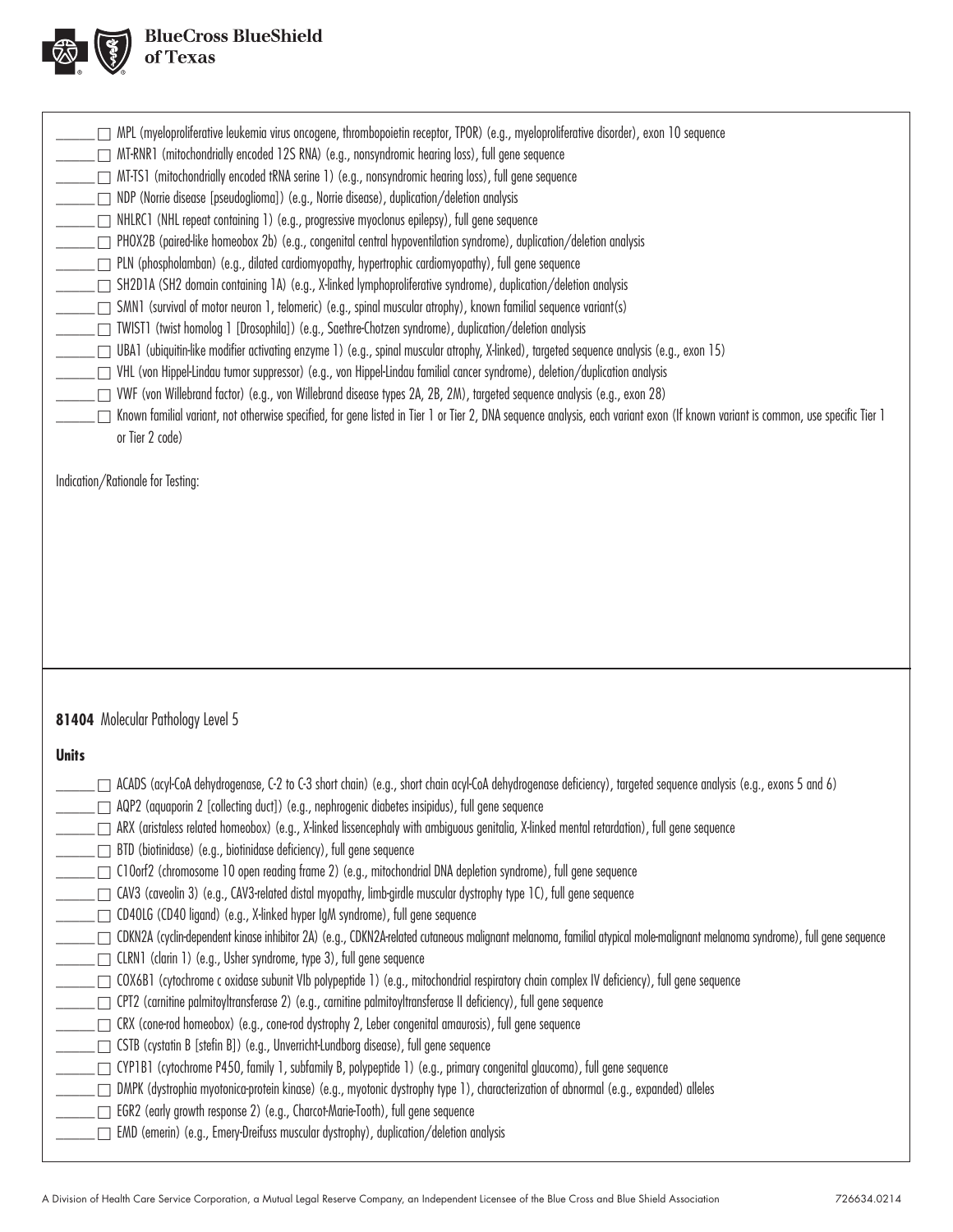

| □ EPM2A (epilepsy, progressive myoclonus type 2A, Lafora disease [laforin]) (e.g., progressive myoclonus epilepsy), full gene sequence                                                                                                    |
|-------------------------------------------------------------------------------------------------------------------------------------------------------------------------------------------------------------------------------------------|
| $\Box$ FGF23 (fibroblast growth factor 23) (e.g., hypophosphatemic rickets), full gene sequence                                                                                                                                           |
| □ FGFR2 (fibroblast growth factor receptor 2) (e.g., craniosynostosis, Apert syndrome, Crouzon syndrome), targeted sequence analysis (e.g., exons 8, 10)                                                                                  |
| $\Box$ FGFR3 (fibroblast growth factor receptor 3) (e.g., achondroplasia, hypochondroplasia), targeted sequence analysis (e.g., exons 8, 11, 12, 13)                                                                                      |
| $\Box$ FHL1 (four and a half LIM domains 1) (e.g., Emery-Dreifuss muscular dystrophy), full gene sequence                                                                                                                                 |
| □ FKRP (Fukutin related protein) (e.g., congenital muscular dystrophy type 1C [MDC1C], limb-girdle muscular dystrophy [LGMD] type 21), full gene sequence                                                                                 |
| □ FOXG1 (forkhead box G1) (e.g., Rett syndrome), full gene sequence                                                                                                                                                                       |
| □ FSHMD1A (facioscapulohumeral muscular dystrophy 1A) (e.g., facioscapulohumeral muscular dystrophy), characterization of haplotype(s) (i.e., chromosome 4A and 4B haplotypes)                                                            |
| □ FSHMD1A (facioscapulohumeral muscular dystrophy 1A) (e.g., facioscapulohumeral muscular dystrophy), evaluation to detect abnormal (e.g., deleted) alleles                                                                               |
| $\Box$ GH1 (growth hormone 1) (e.g., growth hormone deficiency), full gene sequence                                                                                                                                                       |
| □ GP1BB (glycoprotein lb [platelet], beta polypeptide) (e.g., Bernard-Soulier syndrome type B), full gene sequence                                                                                                                        |
| _ □ FXN (frataxin) (e.g., Friedreich ataxia), full gene sequence                                                                                                                                                                          |
| HBA1/HBA2 (alpha globin 1 and alpha globin 2) (e.g., alpha thalassemia), duplication/deletion analysis (For common deletion variants of alpha globin 1 and alpha globin 2<br>genes, use 81257)                                            |
| $\Box$ HBB (hemoglobin, beta, beta-globin) (e.g., thalassemia), full gene sequence                                                                                                                                                        |
| HNF1B (HNF1 homeobox B) (e.g., maturity-onset diabetes of the young [MODY]), duplication/deletion analysis                                                                                                                                |
| HRAS (v-Ha-ras Harvey rat sarcoma viral oncogene homolog) (e.g., Costello syndrome), full gene sequence                                                                                                                                   |
| . □ HSD11B2 (hydroxysteroid [11-beta] dehydrogenase 2) (e.g., mineralocorticoid excess syndrome), full gene sequence                                                                                                                      |
| □ HSD3B2 (hydroxy-delta-5-steroid dehydrogenase, 3 beta- and steroid delta-isomerase 2) (e.g., 3-beta-hydroxysteroid dehydrogenase type II deficiency), full gene sequence                                                                |
| HSPB1 (heat shock 27kDa protein 1) (e.g., Charcot-Marie-Tooth disease), full gene sequence                                                                                                                                                |
| $\Box$ INS (insulin) (e.g., diabetes mellitus), full gene sequence                                                                                                                                                                        |
| $\Box$ KCNJ1 (potassium inwardly-rectifying channel, subfamily J, member 1) (e.g., Bartter syndrome), full gene sequence                                                                                                                  |
| □ KCNJ10 (potassium inwardly-rectifying channel, subfamily J, member 10) (e.g., SeSAME syndrome, EAST syndrome, sensorineural hearing loss), full gene sequence                                                                           |
| KIT (Ckit) (vkit Hardy-Zuckerman 4 feline sarcoma viral oncogene homolog) (e.g., GIST, acute myeloid leukemia, melanoma), targeted gene analysis (e.g., exons 8, 11, 13, 17, 18)                                                          |
| □ LITAF (lipopolysaccharide-induced TNF factor) (e.g., Charcot-Marie-Tooth), full gene sequence                                                                                                                                           |
| □ MEFV (Mediterranean fever) (e.g., familial Mediterranean fever), full gene sequence                                                                                                                                                     |
|                                                                                                                                                                                                                                           |
| MMACHC (methylmalonic aciduria [cobalamin deficiency] cblC type, with homocystinuria) (e.g., methylmalonic acidemia and homocystinuria), full gene sequence                                                                               |
| □ NDP (Norrie disease [pseudoglioma]) (e.g., Norrie disease), full gene sequence                                                                                                                                                          |
| _ NDUFA1 (NADH dehydrogenase [ubiquinone] 1 alpha subcomplex, 1, 7.5kDa) (e.g., Leigh syndrome, mitochondrial complex I deficiency), full gene sequence                                                                                   |
| $\Box$ NDUFAF2 (NADH dehydrogenase [ubiquinone] 1 alpha subcomplex, assembly factor 2) (e.g., Leigh syndrome, mitochondrial complex I deficiency), full gene sequence                                                                     |
| NDUFS4 (NADH dehydrogenase [ubiquinone] Fe-S protein 4, 18kDa [NADH-coenzyme Q reductase]) (e.g., Leigh syndrome, mitochondrial complex I deficiency),                                                                                    |
| full gene sequence                                                                                                                                                                                                                        |
| $\Box$ NIPA1 (non-imprinted in Prader-Willi/Angelman syndrome 1) (e.g., spastic paraplegia), full gene sequence                                                                                                                           |
| _ □ NLGN4X (neuroligin 4, X-linked) (e.g., autism spectrum disorders), duplication/deletion analysis<br>NPC2 (Niemann-Pick disease, type C2 [epididymal secretory protein E1]) (e.g., Niemann-Pick disease type C2), full gene sequence [ |
| □ NROB1 (nuclear receptor subfamily O, group B, member 1) (e.g., congenital adrenal hypoplasia), full gene sequence                                                                                                                       |
| □ NRAS (neuroblastoma RAS viral oncogene homolog) (e.g., colorectal carcinoma), exon 1 and exon 2 sequences                                                                                                                               |
| (17) PDGFRA (platelet-derived growth factor receptor alpha polypeptide) (e.g., gastrointestinal stromal tumor), targeted sequence analysis (e.g., exons 12, 18)                                                                           |
| $\Box$ PDX1 (pancreatic and duodenal homeobox 1) (e.g., maturity-onset diabetes of the young [MODY]), full gene sequence                                                                                                                  |
| _ [ PHOX2B (paired-like homeobox 2b) (e.g., congenital central hypoventilation syndrome), full gene sequence                                                                                                                              |
| □ PLP1 (proteolipid protein 1) (e.g., Pelizaeus-Merzbacher disease, spastic paraplegia), duplication/deletion analysis                                                                                                                    |
| $\Box$ PQBP1 (polyglutamine binding protein 1) (e.g., Renpenning syndrome), duplication/deletion analysis                                                                                                                                 |
| □ PRNP (prion protein) (e.g., genetic prion disease), full gene sequence                                                                                                                                                                  |
| $\Box$ PROP1 (PROP paired-like homeobox 1) (e.g., combined pituitary hormone deficiency), full gene sequence                                                                                                                              |
| □ PRSS1 (protease, serine, 1 [trypsin 1]) (e.g., hereditary pancreatitis), full gene sequence RAF1 (v-raf-1)                                                                                                                              |
| RAF1 (v-raf-murine leukemia viral oncogene homolog 1) (e.g., LEOPARD syndrome), targeted sequence analysis (e.g., exons 7, 12, 14, 17)                                                                                                    |
|                                                                                                                                                                                                                                           |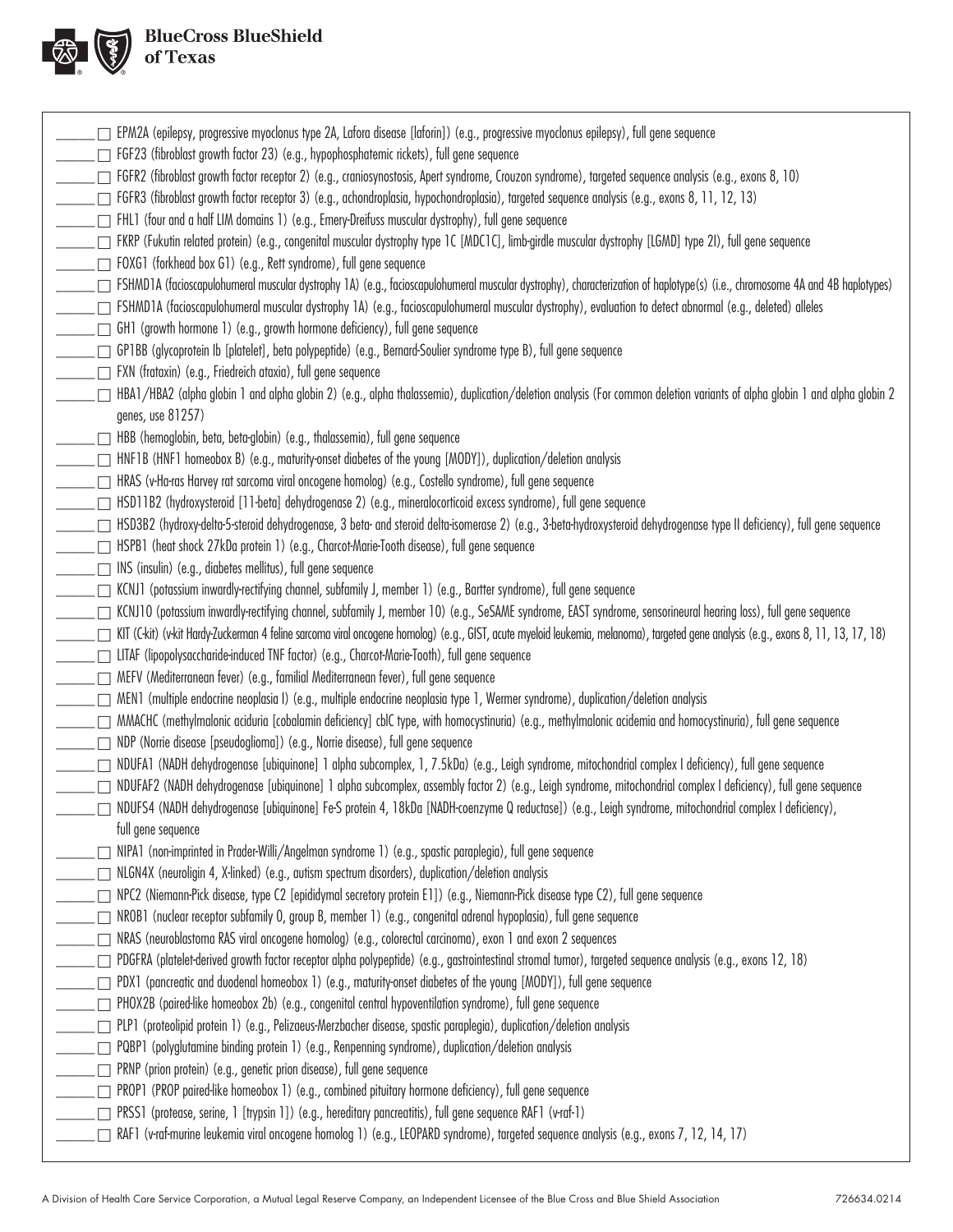

| $\Box$ RHO (rhodopsin) (e.g., retinitis pigmentosa), full gene sequence<br>[□ RP1 (retinitis pigmentosa 1) (e.g., retinitis pigmentosa), full gene sequence<br>_ └ SCN1B (sodium channel, voltage-gated, type I, beta) (e.g., Brugada syndrome), full gene sequence<br>[10] SCO2 (SCO cytochrome oxidase deficient homolog 2 [SCO1L]) (e.g., mitochondrial respiratory chain complex IV deficiency), full gene sequence<br>SDHC (succinate dehydrogenase complex, subunit C, integral membrane protein, 15kDa) (e.g., hereditary paraganglioma-pheochromocytoma syndrome), duplication/deletion analysis<br>□ SDHD (succinate dehydrogenase complex, subunit D, integral membrane protein) (e.g., hereditary paraganglioma), full gene sequence<br>SGCG (sarcoglycan, gamma [35kDa dystrophin-associated glycoprotein]) (e.g., limb-girdle muscular dystrophy), duplication/deletion analysis<br>SH2D1A (SH2 domain containing 1A) (e.g., X-linked lymphoproliferative syndrome), full gene sequence<br>SLC16A2 (solute carrier family 16, member 2 [thyroid hormone transporter]) (e.g., specific thyroid hormone cell transporter deficiency, Allan-Herndon-Dudley syndrome),<br>duplication/deletion analysis<br>SLC25A20 (solute carrier family 25 [carnitine/acylcarnitine translocase], member 20) (e.g., carnitine-acylcarnitine translocase deficiency), duplication/deletion analysis<br>SLC25A4 (solute carrier family 25 [mitochondrial carrier; adenine nucleotide translocation], member 4) (e.g., progressive external ophthalmoplegia), full gene sequence<br>□ SOD1 (superoxide dismutase 1, soluble) (e.g., amyotrophic lateral sclerosis), full gene sequence<br>_ □ SPINK1 (serine peptidase inhibitor, Kazal type 1) (e.g., hereditary pancreatitis), full gene sequence<br>_ STK11 (serine/threonine kinase 11) (e.g., Peutz-Jeghers syndrome), duplication/deletion analysis<br>□ TACO1 (translational activator of mitochondrial encoded cytochrome c oxidase I) (e.g., mitochondrial respiratory chain complex IV deficiency), full gene sequence<br>□ THAP1 (THAP domain containing, apoptosis associated protein 1) (e.g., torsion dystonia), full gene sequence<br>[10R1A (torsin family 1, member A [torsin A]) (e.g., torsion dystonia), full gene sequence<br>□ TP53 (tumor protein 53) (e.g., tumor samples), targeted sequence analysis of 2-5 exons<br>_____ __ TTPA (tocopherol [alpha] transfer protein) (e.g., ataxia), full gene sequence<br>______ ___ TTR (transthyretin) (e.g., familial transthyretin amyloidosis), full gene sequence<br>_ TWIST1 (twist homolog 1 [Drosophila]) (e.g., Saethre-Chotzen syndrome), full gene sequence<br>∑∏ TYR (tyrosinase [oculocutaneous albinism IA]) (e.g., oculocutaneous albinism IA), full gene sequence<br>□ USH1G (Usher syndrome 1G [autosomal recessive]) (e.g., Usher syndrome, type 1), full gene sequence<br>□ VHL (von Hippel-Lindau tumor suppressor) (e.g., von Hippel-Lindau familial cancer syndrome), full gene sequence<br>∑ VWF (von Willebrand factor) (e.g., von Willebrand disease type 1C), targeted sequence analysis (e.g., exons 26, 27, 37)<br>∑ ZEB2 (zinc finger E-box binding homeobox 2) (e.g., Mowat-Wilson syndrome), duplication/deletion analysis<br>$\Box$ ZNF41 (zinc finger protein 41) (e.g., X-linked mental retardation 89), full gene sequence<br>Indication/Rationale for Testing: |
|-------------------------------------------------------------------------------------------------------------------------------------------------------------------------------------------------------------------------------------------------------------------------------------------------------------------------------------------------------------------------------------------------------------------------------------------------------------------------------------------------------------------------------------------------------------------------------------------------------------------------------------------------------------------------------------------------------------------------------------------------------------------------------------------------------------------------------------------------------------------------------------------------------------------------------------------------------------------------------------------------------------------------------------------------------------------------------------------------------------------------------------------------------------------------------------------------------------------------------------------------------------------------------------------------------------------------------------------------------------------------------------------------------------------------------------------------------------------------------------------------------------------------------------------------------------------------------------------------------------------------------------------------------------------------------------------------------------------------------------------------------------------------------------------------------------------------------------------------------------------------------------------------------------------------------------------------------------------------------------------------------------------------------------------------------------------------------------------------------------------------------------------------------------------------------------------------------------------------------------------------------------------------------------------------------------------------------------------------------------------------------------------------------------------------------------------------------------------------------------------------------------------------------------------------------------------------------------------------------------------------------------------------------------------------------------------------------------------------------------------------------------------------------------------------------------------------------------------------------------------------------------------------------------------------------------------------------------------------------------------------------------------------------------------------------------------------------------------------------------------------------------------------------------------------------------------------------------------------------------------------------------------------------------------------------------------------------------------------------------------------------------------------------------|
| 81405 Molecular Pathology Level 6<br><b>Units</b><br>ABCD1 (ATP-binding cassette, sub-family D [ALD], member 1) (e.g., adrenoleukodystrophy), full gene sequence<br>ACADS (acyl-CoA dehydrogenase, C-2 to C-3 short chain) (e.g., short chain acyl-CoA dehydrogenase deficiency), full gene sequence<br>ACTA2 (actin, alpha 2, smooth muscle, aorta) (e.g., thoracic aortic aneurysms and aortic dissections), full gene sequence                                                                                                                                                                                                                                                                                                                                                                                                                                                                                                                                                                                                                                                                                                                                                                                                                                                                                                                                                                                                                                                                                                                                                                                                                                                                                                                                                                                                                                                                                                                                                                                                                                                                                                                                                                                                                                                                                                                                                                                                                                                                                                                                                                                                                                                                                                                                                                                                                                                                                                                                                                                                                                                                                                                                                                                                                                                                                                                                                                           |
|                                                                                                                                                                                                                                                                                                                                                                                                                                                                                                                                                                                                                                                                                                                                                                                                                                                                                                                                                                                                                                                                                                                                                                                                                                                                                                                                                                                                                                                                                                                                                                                                                                                                                                                                                                                                                                                                                                                                                                                                                                                                                                                                                                                                                                                                                                                                                                                                                                                                                                                                                                                                                                                                                                                                                                                                                                                                                                                                                                                                                                                                                                                                                                                                                                                                                                                                                                                                             |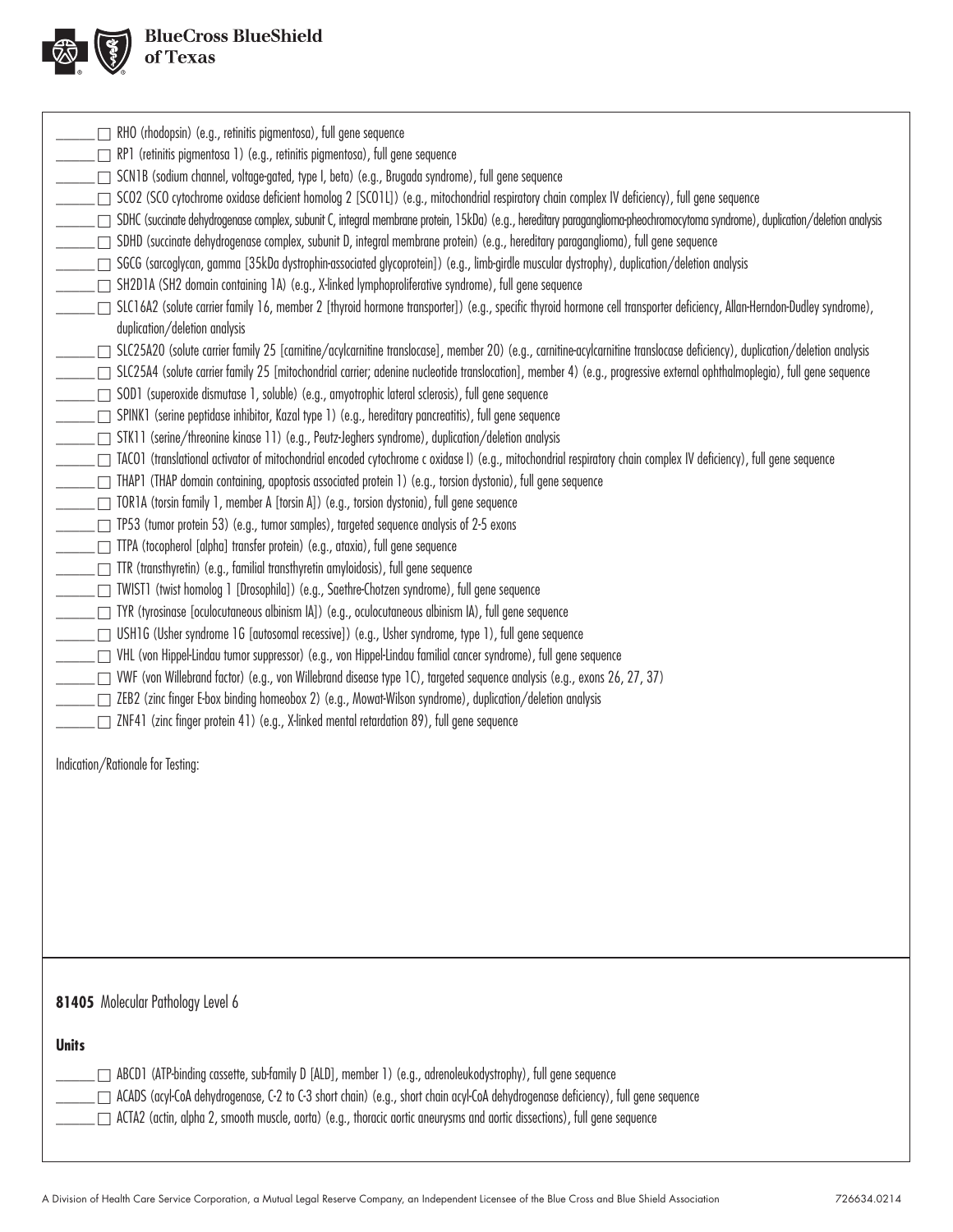

# BlueCross BlueShield

| ACTC1 (actin, alpha, cardiac muscle 1) (e.g., familial hypertrophic cardiomyopathy), full gene sequence                                                                                           |
|---------------------------------------------------------------------------------------------------------------------------------------------------------------------------------------------------|
| □ ANKRD1 (ankyrin repeat domain 1) (e.g., dilated cardiomyopathy), full gene sequence                                                                                                             |
| $\Box$ APTX (aprataxin) (e.g., ataxia with oculomotor apraxia 1), full gene sequence                                                                                                              |
| $\Box$ AR (androgen receptor) (e.g., androgen insensitivity syndrome), full gene sequence                                                                                                         |
| □ ARSA (arylsulfatase A) (e.g., arylsulfatase A deficiency), full gene sequence                                                                                                                   |
| BCKDHA (branched chain keto acid dehydrogenase E1, alpha polypeptide) (e.g., maple syrup urine disease, type 1A), full gene sequence                                                              |
| □ BCS1L (BCS1-like [S. cerevisiae]) (e.g., Leigh syndrome, mitochondrial complex III deficiency, GRACILE syndrome), full gene sequence                                                            |
| BMPR2 (bone morphogenetic protein receptor, type II [serine/threonine kinase]) (e.g., heritable pulmonary arterial hypertension), duplication/deletion analysis                                   |
| □ CASQ2 (calsequestrin 2 [cardiac muscle]) (e.g., catecholaminergic polymorphic ventricular tachycardia), full gene sequence                                                                      |
| □ CASR (calcium-sensing receptor) (e.g., hypocalcemia), full gene sequence                                                                                                                        |
| □ CDKL5 (cyclin-dependent kinase-like 5) (e.g., early infantile epileptic encephalopathy), duplication/deletion analysis                                                                          |
| $\Box$ CHRNA4 (cholinergic receptor, nicotinic, alpha 4) (e.g., nocturnal frontal lobe epilepsy), full gene sequence                                                                              |
| □ CHRNB2 (cholinergic receptor, nicotinic, beta 2 [neuronal]) (e.g., nocturnal frontal lobe epilepsy), full gene sequence                                                                         |
| $\Box$ COX10 (COX10 homolog, cytochrome c oxidase assembly protein) (e.g., mitochondrial respiratory chain complex IV deficiency), full gene sequence                                             |
| $\Box$ COX15 (COX15 homolog, cytochrome c oxidase assembly protein) (e.g., mitochondrial respiratory chain complex IV deficiency), full gene sequence                                             |
| CYP11B1 (cytochrome P450, family 11, subfamily B, polypeptide 1) (e.g., congenital adrenal hyperplasia), full gene sequence                                                                       |
| CYP17A1 (cytochrome P450, family 17, subfamily A, polypeptide 1) (e.g., congenital adrenal hyperplasia), full gene sequence                                                                       |
| □ CYP21A2 (cytochrome P450, family 21, subfamily A, polypeptide2) (e.g., steroid 21-hydroxylase isoform, congenital adrenal hyperplasia), full gene sequence                                      |
| □ DBT (dihydrolipoamide branched chain transacylase E2) (e.g., maple syrup urine disease, type 2), duplication/deletion analysis                                                                  |
| DCX (doublecortin) (e.g., X-linked lissencephaly), full gene sequence                                                                                                                             |
| $\Box$ DES (desmin) (e.g., myofibrillar myopathy), full gene sequence                                                                                                                             |
|                                                                                                                                                                                                   |
| □ DFNB59 (deafness, autosomal recessive 59) (e.g., autosomal recessive nonsyndromic hearing impairment), full gene sequence                                                                       |
| □ DGUOK (deoxyguanosine kinase) (e.g., hepatocerebral mitochondrial DNA depletion syndrome), full gene sequence                                                                                   |
| □ DHCR7 (7-dehydrocholesterol reductase) (e.g., Smith-Lemli-Opitz syndrome), full gene sequence                                                                                                   |
| □ EIF2B2 (eukaryotic translation initiation factor 2B, subunit 2 beta, 39kDa) (e.g., leukoencephalopathy with vanishing white matter), full gene sequence                                         |
| EMD (emerin) (e.g., Emery-Dreifuss muscular dystrophy), full gene sequence                                                                                                                        |
| $\Box$ ENG (endoglin) (e.g., hereditary hemorrhagic telangiectasia, type 1), duplication/deletion analysis                                                                                        |
| [Drosophila]) (e.g., brancho-oto-renal [BOR] spectrum disorders), duplication/deletion analysis [[Drosophila]) (e.g., branchio-oto-renal [BOR] spectrum disorders), duplication/deletion analysis |
| $\Box$ F9 (coagulation factor IX) (e.g., hemophilia B), full gene sequence                                                                                                                        |
| FGFR1 (fibroblast growth factor receptor 1) (e.g., Kallmann syndrome 2), full gene sequence                                                                                                       |
| FH (fumarate hydratase) (e.g., fumarate hydratase deficiency, hereditary leiomyomatosis with renal cell cancer), full gene sequence                                                               |
| _ ┌ FKTN (fukutin) (e.g., limb-girdle muscular dystrophy [LGMD] type 2M or 2L), full gene sequence                                                                                                |
| □ FTSJ1 (FtsJ RNA methyltransferase homolog 1 [E. coli]) (e.g., X-linked mental retardation 9), duplication/deletion analysis                                                                     |
| GABRG2 (gamma-aminobutyric acid [GABA] A receptor, gamma 2) (e.g., generalized epilepsy with febrile seizures), full gene sequence                                                                |
| GCH1 (GTP cyclohydrolase 1) (e.g., autosomal dominant dopa-responsive dystonia), full gene sequence                                                                                               |
| □ GDAP1 (ganglioside-induced differentiation-associated protein 1) (e.g., Charcot-Marie-Tooth disease), full gene sequence                                                                        |
| □ GFAP (glial fibrillary acidic protein) (e.g., Alexander disease), full gene sequence                                                                                                            |
| $\Box$ GHR (growth hormone receptor) (e.g., Laron syndrome), full gene sequence                                                                                                                   |
| $\Box$ GHRHR (growth hormone releasing hormone receptor) (e.g., growth hormone deficiency), full gene sequence                                                                                    |
| □ GLA (galactosidase, alpha) (e.g., Fabry disease), full gene sequence                                                                                                                            |
| HBA1/HBA2 (alpha globin 1 and alpha globin 2) (e.g., thalassemia), full gene sequence                                                                                                             |
| $\Box$ HNF1A (HNF1 homeobox A) (e.g., maturity-onset diabetes of the young [MODY]), full gene sequence                                                                                            |
| _┌─ HNF1B (HNF1 homeobox B) (e.g., maturity-onset diabetes of the young [MODY]), full gene sequence                                                                                               |
| HTRA1 (HtrA serine peptidase 1) (e.g., macular degeneration), full gene sequence                                                                                                                  |
| □ IDS (iduronate 2-sulfatase) (e.g., mucopolysaccharidosis, type II), full gene sequence                                                                                                          |
| □ IL2RG (interleukin 2 receptor, gamma) (e.g., X-linked severe combined immunodeficiency), full gene sequence                                                                                     |
| _____ ISPD (isoprenoid synthase domain containing) (e.g., muscle-eye-brain disease, Walker-Warburg syndrome), full gene sequence                                                                  |
|                                                                                                                                                                                                   |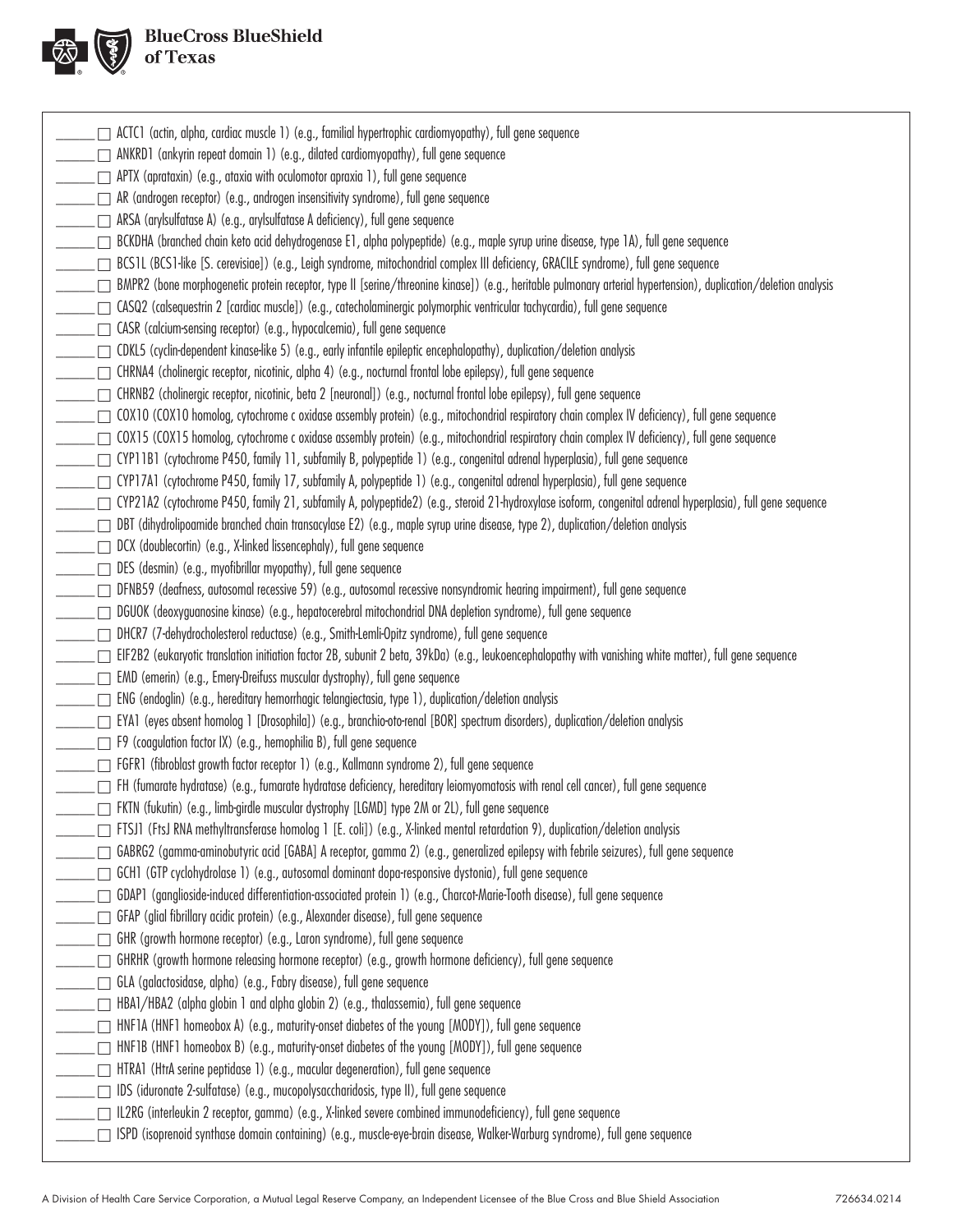

| $\Box$ KRAS (v-Ki-ras2 Kirsten rat sarcoma viral oncogene homolog) (e.g., Noonan syndrome), full gene sequence                                                                 |
|--------------------------------------------------------------------------------------------------------------------------------------------------------------------------------|
| ____ □ LAMP2 (lysosomal-associated membrane protein 2) (e.g., Danon disease), full gene sequence                                                                               |
| ____ □ LDLR (low density lipoprotein receptor) (e.g., familial hypercholesterolemia), duplication/deletion analysis                                                            |
| ____ __ MEN1 (multiple endocrine neoplasia I) (e.g., multiple endocrine neoplasia type 1, Wermer syndrome), full gene sequence                                                 |
| ____ □ MMAA (methylmalonic aciduria [cobalamine deficiency] type A) (e.g., MMAA-related methylmalonic acidemia), full gene sequence                                            |
| ____ □ MMAB (methylmalonic aciduria [cobalamine deficiency] type B) (e.g., MMAA-related methylmalonic acidemia), full gene sequence                                            |
| MPI (mannose phosphate isomerase) (e.g., congenital disorder of glycosylation 1b), full gene sequence                                                                          |
| ____ ┌ MPV17 (MpV17 mitochondrial inner membrane protein) (e.g., mitochondrial DNA depletion syndrome), full gene sequence                                                     |
| $\_\_ \_\_ \$ MPZ (myelin protein zero) (e.g., Charcot-Marie-Tooth), full gene sequence                                                                                        |
| _____ _ MTM1 (myotubularin 1) (e.g., X-linked centronuclear myopathy), duplication/deletion analysis                                                                           |
| _____ □ MYL2 (myosin, light chain 2, regulatory, cardiac, slow) (e.g., familial hypertrophic cardiomyopathy), full gene sequence                                               |
| _____ □ MYL3 (myosin, light chain 3, alkali, ventricular, skeletal, slow) (e.g., familial hypertrophic cardiomyopathy), full gene sequence                                     |
| ______ mYOT (myotilin) (e.g., limb-girdle muscular dystrophy), full gene sequence                                                                                              |
| ____ __ NDUFS7 (NADH dehydrogenase [ubiquinone] Fe-S protein 7, 20kDa [NADH-coenzyme Q reductase]) (e.g., Leigh syndrome, mitochondrial complex I deficiency),                 |
| full gene sequence                                                                                                                                                             |
| ____ □ NDUFS8 (NADH dehydrogenase [ubiquinone] Fe-S protein 8, 23kDa [NADH-coenzyme Q reductase]) (e.g., Leigh syndrome, mitochondrial complex I deficiency),                  |
| full gene sequence                                                                                                                                                             |
| ____ __ NDUFV1 (NADH dehydrogenase [ubiquinone] flavoprotein 1, 51kDa) (e.g., Leigh syndrome, mitochondrial complex I deficiency), full gene sequence                          |
| _____ MEFL (neurofilament, light polypeptide) (e.g., Charcot-Marie-Tooth), full gene sequence                                                                                  |
| $\rule{1em}{0.15mm} \square$ NF2 (neurofibromin 2 [merlin]) (e.g., neurofibromatosis, type 2), duplication/deletion analysis                                                   |
| $\rule{1em}{0.15mm}$ $\Box$ NLGN3 (neuroligin 3) (e.g., autism spectrum disorders), full gene sequence                                                                         |
| _____ □ NLGN4X (neuroligin 4, X-linked) (e.g., autism spectrum disorders), full gene sequence                                                                                  |
| _____ □ NPHP1 (nephronophthisis 1 [juvenile]) (e.g., Joubert syndrome), deletion analysis, and duplication analysis, if performed                                              |
| ____ □ NPHS2 (nephrosis 2, idiopathic, steroid-resistant [podocin]) (e.g., steroid-resistant nephrotic syndrome), full gene sequence                                           |
| NSD1 (nuclear receptor binding SET domain protein 1) (e.g., Sotos syndrome), duplication/deletion analysis                                                                     |
| ____ □ OTC (ornithine carbamoyltransferase) (e.g., ornithine transcarbamylase deficiency), full gene sequence                                                                  |
| ____ □ PAFAH1B1 (platelet-activating factor acetylhydrolase 1b, regulatory subunit 1 [45kDa]) (e.g., lissencephaly, Miller-Dieker syndrome), duplication/deletion analysis     |
| _____ □ PARK2 (Parkinson protein 2, E3 ubiquitin protein ligase [parkin]) (e.g., Parkinson disease), duplication/deletion analysis                                             |
| _____ □ PCCA (propionyl CoA carboxylase, alpha polypeptide) (e.g., propionic acidemia, type 1), duplication/deletion analysis                                                  |
| $\Box$ PCDH19 (protocadherin 19) (e.g., epileptic encephalopathy), full gene sequence                                                                                          |
| ____ __ PDHA1 (pyruvate dehydrogenase [lipoamide] alpha 1) (e.g., lactic acidosis), duplication/deletion analysis                                                              |
| $\Box$ PDHB (pyruvate dehydrogenase [lipoamide] beta) (e.g., lactic acidosis), full gene sequence                                                                              |
| ___ __ PINK1 (PTEN induced putative kinase 1) (e.g., Parkinson disease), full gene sequence                                                                                    |
| ____ __ PLP1 (proteolipid protein 1) (e.g., Pelizaeus-Merzbacher disease, spastic paraplegia), full gene sequence                                                              |
| $\Box$ POUTF1 (POU class 1 homeobox 1) (e.g., combined pituitary hormone deficiency), full gene sequence                                                                       |
| $\Box$ PQBP1 (polyglutamine binding protein 1) (e.g., Renpenning syndrome), full gene sequence                                                                                 |
| _____ __ PRX (periaxin) (e.g., Charcot-Marie-Tooth disease), full gene sequence                                                                                                |
| $\_\_ \_\_ \_\_$ PSEN1 (presenilin 1) (e.g., Alzheimer's disease), full gene sequence                                                                                          |
| ____ __ RAB7A (RAB7A, member RAS oncogene family) (e.g., Charcot-Marie-Tooth disease), full gene sequence                                                                      |
| ______ m RAI1 (retinoic acid induced 1) (e.g., Smith-Magenis syndrome), full gene sequence                                                                                     |
| $\Box$ REEP1 (receptor accessory protein 1) (e.g., spastic paraplegia), full gene sequence                                                                                     |
| ____ □ RET (ret proto-oncogene) (e.g., multiple endocrine neoplasia, type 2A and familial medullary thyroid carcinoma), targeted sequence analysis (e.g., exons 10, 11, 13-16) |
| _____ resignational protein S19) (e.g., Diamond-Blackfan anemia), full gene sequence                                                                                           |
| _____ □ RRM2B (ribonucleotide reductase M2 B [TP53 inducible]) (e.g., mitochondrial DNA depletion), full gene sequence                                                         |
| ____ _ SCO1 (SCO cytochrome oxidase deficient homolog 1) (e.g., mitochondrial respiratory chain complex IV deficiency), full gene sequence                                     |
| SDHB (succinate dehydrogenase complex, subunit B, iron sulfur) (e.g., hereditary paraganglioma), full gene sequence                                                            |
| SDHC (succinate dehydrogenase complex, subunit C, integral membrane protein, 15kDa) (e.g., hereditary paraganglioma-pheochromocytoma syndrome), full gene sequence ⊆ )         |
|                                                                                                                                                                                |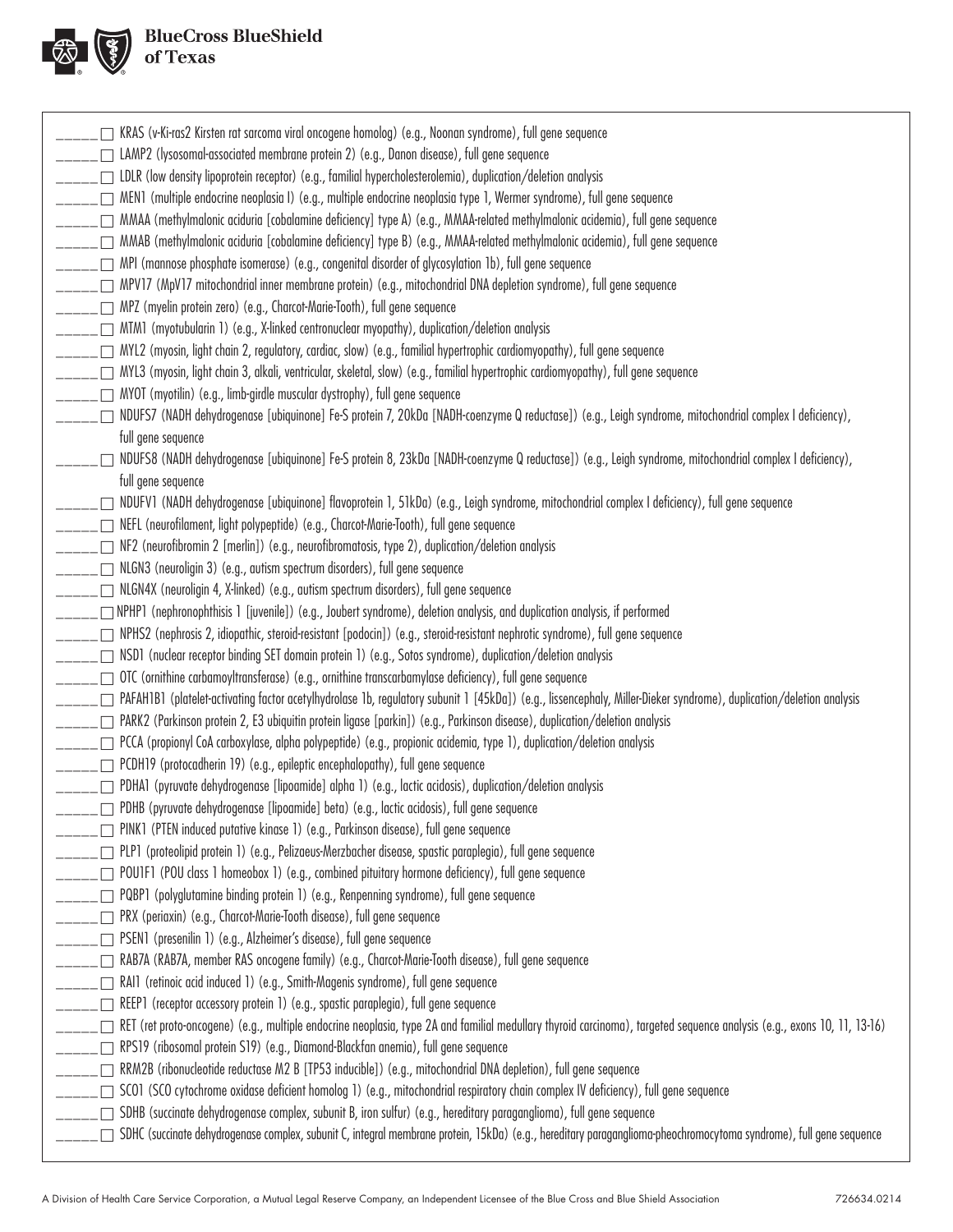

| $\Box$ SGCA (sarcoglycan, alpha [50kDa dystrophin-associated glycoprotein]) (e.g., limb-girdle muscular dystrophy), full gene sequence                                                                                           |
|----------------------------------------------------------------------------------------------------------------------------------------------------------------------------------------------------------------------------------|
| _ □ SGCB (sarcoglycan, beta [43kDa dystrophin-associated glycoprotein]) (e.g., limb-girdle muscular dystrophy), full gene sequence                                                                                               |
| ____ □ SGCD (sarcoglycan, delta [35kDa dystrophin-associated glycoprotein]) (e.g., limb-girdle muscular dystrophy), full gene sequence                                                                                           |
| ____ ┌ SGCE (sarcoglycan, epsilon) (e.g., myoclonic dystonia), duplication/deletion analysis                                                                                                                                     |
| ____ □ SGCG (sarcoglycan, gamma [35kDa dystrophin-associated glycoprotein]) (e.g., limb-girdle muscular dystrophy), full gene sequence                                                                                           |
| ____ □ SHOC2 (soc-2 suppressor of clear homolog) (e.g., Noonan-like syndrome with loose anagen hair), full gene sequence                                                                                                         |
| _____ □ SHOX (short stature homeobox) (e.g., Langer mesomelic dysplasia), full gene sequence                                                                                                                                     |
| ____ __ SIL1 (SIL1 homolog, endoplasmic reticulum chaperone [S. cerevisiae]) (e.g., ataxia), full gene sequence                                                                                                                  |
| _ SLC16A2 (solute carrier family 16, member 2 [thyroid hormone transporter]) (e.g., specific thyroid hormone cell transporter deficiency, Allan-Herndon-Dudley syndrome),                                                        |
| full gene sequence                                                                                                                                                                                                               |
| ____ □ SLC22A5 (solute carrier family 22 [organic cation/carnitine transporter], member 5) (e.g., systemic primary carnitine deficiency), full gene sequence                                                                     |
| _ □ SLC25A20 (solute carrier family 25 [carnitine/acylcarnitine translocase], member 20) (e.g., carnitine-acylcarnitine translocase deficiency), full gene sequence                                                              |
| ____ □ SLC2A1 (solute carrier family 2 [facilitated glucose transporter], member 1) (e.g., glucose transporter type 1 [GLUT 1] deficiency syndrome), full gene sequence                                                          |
| ____ □ SMAD4 (SMAD family member 4) (e.g., hemorrhagic telangiectasia syndrome, juvenile polyposis), duplication/deletion analysis                                                                                               |
| $\Box$ SMN1 (survival of motor neuron 1, telomeric) (e.g., spinal muscular atrophy), full gene sequence                                                                                                                          |
| ____ __ SPAST (spastin) (e.g., spastic paraplegia), duplication/deletion analysis                                                                                                                                                |
| ____ _ SPG7 (spastic paraplegia 7 [pure and complicated autosomal recessive]) (e.g., spastic paraplegia), duplication/deletion analysis                                                                                          |
| ____ □ SPRED1 (sprouty-related, EVH1 domain containing 1) (e.g., Legius syndrome), full gene sequence                                                                                                                            |
| _ STAT3 (signal transducer and activator of transcription 3 [acute-phase response factor]) (e.g., autosomal dominant hyper-IgE syndrome), targeted sequence analysis                                                             |
| (e.g., exons 12, 13, 14, 16, 17, 20, 21)                                                                                                                                                                                         |
| ____ __ STK11 (serine/threonine kinase 11) (e.g., Peutz-Jeghers syndrome), full gene sequence                                                                                                                                    |
| $\Box$ SURF1 (surfeit 1) (e.g., mitochondrial respiratory chain complex IV deficiency), full gene sequence                                                                                                                       |
| $\_\_ \_\_ \_\_\_$ TARDBP (TAR DNA binding protein) (e.g., amyotrophic lateral sclerosis), full gene sequence                                                                                                                    |
| $\Box$ TBX5 (T-box 5) (e.g., Holt-Oram syndrome), full gene sequence                                                                                                                                                             |
| $\_\_$ TCF4 (transcription factor 4) (e.g., Pitt-Hopkins syndrome), duplication/deletion analysis                                                                                                                                |
| ____ __ TGFBR1 (transforming growth factor, beta receptor 1) (e.g., Marfan syndrome), full gene sequence                                                                                                                         |
| ____ □ TGFBR2 (transforming growth factor, beta receptor 2) (e.g., Marfan syndrome), full gene sequence                                                                                                                          |
| □ THRB (thyroid hormone receptor, beta) (e.g., thyroid hormone resistance, thyroid hormone beta receptor deficiency), full gene sequence or targeted sequence analysis of                                                        |
| >5 exons                                                                                                                                                                                                                         |
| $\Box$ TK2 (thymidine kinase 2, mitochondrial) (e.g., mitochondrial DNA depletion syndrome), full gene sequence                                                                                                                  |
| □ TNNC1 (troponin C type 1 [slow]) (e.g., hypertrophic cardiomyopathy or dilated cardiomyopathy), full gene sequence                                                                                                             |
| $\Box$ TNNI3 (troponin 1, type 3 [cardiac]) (e.g., familial hypertrophic cardiomyopathy), full gene sequence                                                                                                                     |
| $\Box$ TP53 (tumor protein 53) (e.g., Li-Fraumeni syndrome, tumor samples), full gene sequence or targeted sequence analysis of >5 exons                                                                                         |
| $\Box$ TPM1 (tropomyosin 1 [alpha]) (e.g., familial hypertrophic cardiomyopathy), full gene sequence                                                                                                                             |
| □ TSC1 (tuberous sclerosis 1) (e.g., tuberous sclerosis), duplication/deletion analysis                                                                                                                                          |
| □ TYMP (thymidine phosphorylase) (e.g., mitochondrial DNA depletion syndrome), full gene sequence<br>□ VWF (von Willebrand factor) (e.g., von Willebrand disease type 2N), targeted sequence analysis (e.g., exons 18-20, 23-25) |
|                                                                                                                                                                                                                                  |
| $\Box$ WT1 (Wilms tumor 1) (e.g., Denys-Drash syndrome, familial Wilms tumor), full gene sequence<br>ZEB2 (zinc finger E-box binding homeobox 2) (e.g., Mowat-Wilson syndrome), full gene sequence                               |
| □ Cytogenomic constitutional targeted microarray analysis of chromosome 22q13 by interrogation of genomic regions for copy number and single nucleotide polymorphism                                                             |
| (SNP) variants for chromosomal abnormalities                                                                                                                                                                                     |
| Cytogenomic constitutional targeted microarray analysis of the X chromosome by interrogation of genomic regions for copy number and single nucleotide polymorphism                                                               |
| (SNP) variants for chromosomal abnormalities                                                                                                                                                                                     |
| Do not report analyte-specific molecular pathology services separately when the analytes are part of the microarray analysis of chromosome 22q13                                                                                 |
| Do not report analyte-specific molecular pathology services separately when the analytes are part of the microarray analysis of the X chromosome                                                                                 |
| $\Box$ Do not report with (88271)                                                                                                                                                                                                |
| $\Box$ Do not report with (88271)                                                                                                                                                                                                |
|                                                                                                                                                                                                                                  |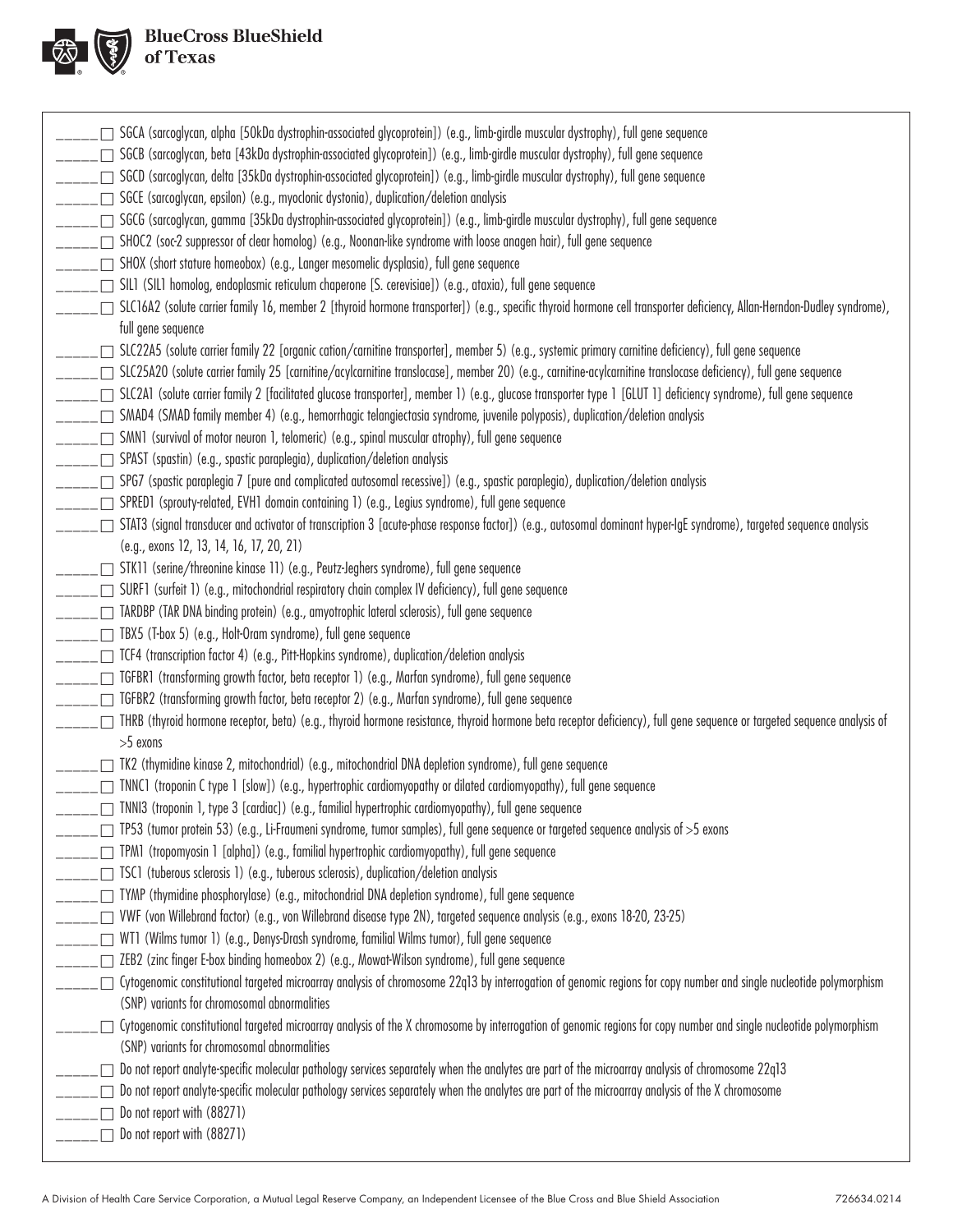

| Mitochondrial genome deletions (e.g., Kearns-Sayre syndrome [KSS], chronic progressive external ophthalmoplegia [CPEO], Pearson syndrome), deletion analysis, and<br>duplication analysis, if performed                                                   |
|-----------------------------------------------------------------------------------------------------------------------------------------------------------------------------------------------------------------------------------------------------------|
| Indication/Rationale for Testing:                                                                                                                                                                                                                         |
|                                                                                                                                                                                                                                                           |
|                                                                                                                                                                                                                                                           |
|                                                                                                                                                                                                                                                           |
|                                                                                                                                                                                                                                                           |
|                                                                                                                                                                                                                                                           |
|                                                                                                                                                                                                                                                           |
|                                                                                                                                                                                                                                                           |
|                                                                                                                                                                                                                                                           |
| 81406 Molecular Pathology Level 7                                                                                                                                                                                                                         |
| <b>Units</b>                                                                                                                                                                                                                                              |
| NOTCH3 (notch 3) (e.g., cerebral autosomal dominant arteriopathy with subcortical infarcts and leukoencephalopathy [CADASIL]), targeted sequence analysis (e.g., exons 1-23)                                                                              |
| _ ┌ RAF1 (v-raf-1 murine leukemia viral oncogene homolog 1) (e.g., LEOPARD syndrome), full gene sequence                                                                                                                                                  |
| ____ __ ACADVL (acyl-CoA dehydrogenase, very long chain) (e.g., very long chain acyl-coenzyme A dehydrogenase deficiency), full gene sequence                                                                                                             |
| □ ACTN4 (actinin, alpha 4) (e.g., focal segmental glomerulosclerosis), full gene sequence<br>______ AFG3L2 (AFG3 ATPase family gene 3-like 2 [S. cerevisiae]) (e.g., spinocerebellar ataxia), full gene sequence                                          |
| AIRE (autoimmune regulator) (e.g., autoimmune polyendocrinopathy syndrome type 1), full gene sequence                                                                                                                                                     |
| ALDH7A1 (aldehyde dehydrogenase 7 family, member A1) (e.g., pyridoxine-dependent epilepsy), full gene sequence                                                                                                                                            |
| ______ __ ANO5 (anoctamin 5) (e.g., limb-girdle muscular dystrophy), full gene sequence                                                                                                                                                                   |
| _____ __ APP (amyloid beta [A4] precursor protein) (e.g., Alzheimer's disease), full gene sequence                                                                                                                                                        |
| □ ASS1 (argininosuccinate synthase 1) (e.g., citrullinemia type I), full gene sequence                                                                                                                                                                    |
| ______ __ ATL1 (atlastin GTPase 1) (e.g., spastic paraplegia), full gene sequence<br>ATP1A2 (ATPase, Na+/K+ transporting, alpha 2 polypeptide) (e.g., familial hemiplegic migraine), full gene sequence                                                   |
| _ □ ATP7B (ATPase, Cu++ transporting, beta polypeptide) (e.g., Wilson disease), full gene sequence                                                                                                                                                        |
| _ □ BBS1 (Bardet-Biedl syndrome 1) (e.g., Bardet-Biedl syndrome), full gene sequence                                                                                                                                                                      |
| _ □ BBS2 (Bardet-Biedl syndrome 2) (e.g., Bardet-Biedl syndrome), full gene sequence                                                                                                                                                                      |
| □ BCKDHB (branched-chain keto acid dehydrogenase E1, beta polypeptide) (e.g., maple syrup urine disease, type 1B), full gene sequence                                                                                                                     |
| $\Box$ BEST1 (bestrophin 1) (e.g., vitelliform macular dystrophy), full gene sequence                                                                                                                                                                     |
| BMPR2 (bone morphogenetic protein receptor, type II [serine/threonine kinase]) (e.g., heritable pulmonary arterial hypertension), full gene sequence<br>BRAF (v-raf murine sarcoma viral oncogene homolog B1) (e.g., Noonan syndrome), full gene sequence |
| ESCL2 (Berardinelli-Seip congenital lipodystrophy 2 [seipin]) (e.g., Berardinelli-Seip congenital lipodystrophy), full gene sequence [                                                                                                                    |
| BTK (Bruton agammaglobulinemia tyrosine kinase) (e.g., X-linked agammaglobulinemia), full gene sequence                                                                                                                                                   |
| CACNB2 (calcium channel, voltage-dependent, beta 2 subunit) (e.g., Brugada syndrome), full gene sequence                                                                                                                                                  |
| □ CAPN3 (calpain 3) (e.g., limb-girdle muscular dystrophy [LGMD] type 2A, calpainopathy), full gene sequence                                                                                                                                              |
| $\Box$ CBS (cystathionine-beta-synthase) (e.g., homocystinuria, cystathionine beta-synthase deficiency), full gene sequence<br>CDH1 (cadherin 1, type 1, E-cadherin [epithelial]) (e.g., hereditary diffuse gastric cancer), full gene sequence           |
| □ CDKL5 (cyclin-dependent kinase-like 5) (e.g., early infantile epileptic encephalopathy), full gene sequence                                                                                                                                             |
| $\Box$ CLCN1 (chloride channel 1, skeletal muscle) (e.g., myotonia congenita), full gene sequence                                                                                                                                                         |
| CLCNKB (chloride channel, voltage-sensitive Kb) (e.g., Bartter syndrome 3 and 4b), full gene sequence                                                                                                                                                     |
| □ CNTNAP2 (contactin-associated protein-like 2) (e.g., Pitt-Hopkins-like syndrome 1), full gene sequence                                                                                                                                                  |
| □ COL6A2 (collagen, type VI, alpha 2) (e.g., collagen type VI-related disorders), duplication/deletion analysis                                                                                                                                           |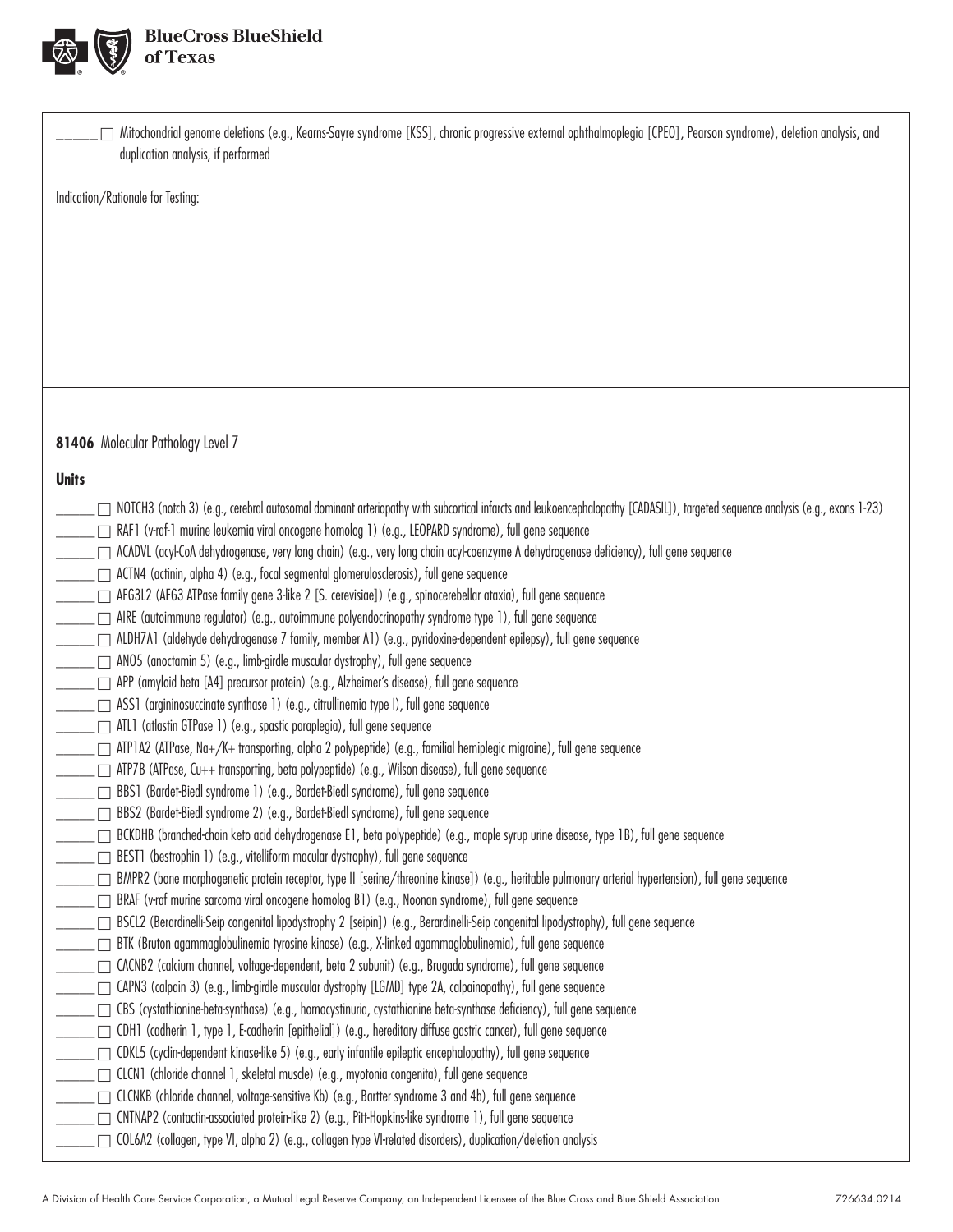

| □ CPT1A (carnitine palmitoyltransferase 1A [liver]) (e.g., carnitine palmitoyltransferase 1A [CPT1A] deficiency), full gene sequence                                        |  |
|-----------------------------------------------------------------------------------------------------------------------------------------------------------------------------|--|
| $\Box$ CRB1 (crumbs homolog 1 [Drosophila]) (e.g., Leber congenital amaurosis), full gene sequence                                                                          |  |
|                                                                                                                                                                             |  |
| DBT (dihydrolipoamide branched chain transacylase E2) (e.g., maple syrup urine disease, type 2), full gene sequence                                                         |  |
|                                                                                                                                                                             |  |
| _____ DLAT (dihydrolipoamide S-acetyltransferase) (e.g., pyruvate dehydrogenase E2 deficiency), full gene sequence                                                          |  |
| ____ □ DLD (dihydrolipoamide dehydrogenase) (e.g., maple syrup urine disease, type III), full gene sequence                                                                 |  |
| □ DSC2 (desmocollin) (e.g., arrhythmogenic right ventricular dysplasia/cardiomyopathy 11), full gene sequence                                                               |  |
| □ DSG2 (desmoglein 2) (e.g., arrhythmogenic right ventricular dysplasia/cardiomyopathy 10), full gene sequence                                                              |  |
| _____ DSP (desmoplakin) (e.g., arrhythmogenic right ventricular dysplasia/cardiomyopathy 8), full gene sequence                                                             |  |
|                                                                                                                                                                             |  |
| EIF2B3 (eukaryotic translation initiation factor 2B, subunit 3 gamma, 58kDa) (e.g., leukoencephalopathy with vanishing white matter), full gene sequence                    |  |
| _ [iF2B4 (eukaryotic translation initiation factor 2B, subunit 4 delta, 67kDa) (e.g., leukoencephalopathy with vanishing white matter), full gene sequence                  |  |
| EIF2B5 (eukaryotic translation initiation factor 2B, subunit 5 epsilon, 82kDa) (e.g., childhood ataxia with central nervous system hypomyelination/vanishing white matter), |  |
| full gene sequence                                                                                                                                                          |  |
| _ □ ENG (endoglin) (e.g., hereditary hemorrhagic telangiectasia, type 1), full gene sequence                                                                                |  |
| EYA1 (eyes absent homolog 1 [Drosophila]) (e.g., branchio-oto-renal [BOR] spectrum disorders), full gene sequence                                                           |  |
| F8 (coagulation factor VIII) (e.g., hemophilia A), duplication/deletion analysis                                                                                            |  |
| _____ FAH (fumarylacetoacetate hydrolase [fumarylacetoacetase]) (e.g., tyrosinemia, type 1), full gene sequence                                                             |  |
| □ FASTKD2 (FAST kinase domains 2) (e.g., mitochondrial respiratory chain complex IV deficiency), full gene sequence                                                         |  |
| FIG4 (FIG4 homolog, SAC1 lipid phosphatase domain containing [S. cerevisiae]) (e.g., Charcot-Marie-Tooth disease), full gene sequence                                       |  |
| ____ FTSJ1 (FtsJ RNA methyltransferase homolog 1 [E. coli]) (e.g., X-linked mental retardation 9), full gene sequence                                                       |  |
| $\Box$ FUS (fused in sarcoma) (e.g., amyotrophic lateral sclerosis), full gene sequence                                                                                     |  |
| _ ┌ GAA (glucosidase, alpha; acid) (e.g., glycogen storage disease type II [Pompe disease]), full gene sequence                                                             |  |
| _____ GALC (galactosylceramidase) (e.g., Krabbe disease), full gene sequence                                                                                                |  |
| ______ GALT (galactose-1-phosphate uridylyltransferase) (e.g., galactosemia), full gene sequence                                                                            |  |
| ______ GARS (glycyl-tRNA synthetase) (e.g., Charcot-Marie-Tooth disease), full gene sequence                                                                                |  |
| _____ □ GCDH (glutaryl-CoA dehydrogenase) (e.g., glutaricacidemia type 1), full gene sequence                                                                               |  |
| GCK (glucokinase [hexokinase 4]) (e.g., maturity-onset diabetes of the young [MODY]), full gene sequence                                                                    |  |
| ______ GLUD1 (glutamate dehydrogenase 1) (e.g., familial hyperinsulinism), full gene sequence                                                                               |  |
| ______ GNE (glucosamine [UDP-N-acetyl]-2-epimerase/N-acetylmannosamine kinase) (e.g., inclusion body myopathy 2 [IBM2], Nonaka myopathy), full gene sequence                |  |
| GRN (granulin) (e.g., frontotemporal dementia), full gene sequence                                                                                                          |  |
| _ HADHA (hydroxyacyl-CoA dehydrogenase/3-ketoacyl-CoA thiolase/enoyl-CoA hydratase [trifunctional protein] alpha subunit) (e.g., long chain acyl-coenzyme A dehydrogenase   |  |
| deficiency), full gene sequence                                                                                                                                             |  |
| HADHB (hydroxyacyl-CoA dehydrogenase/3-ketoacyl-CoA thiolase/enoyl-CoA hydratase [trifunctional protein], beta subunit) (e.g., trifunctional protein deficiency),           |  |
| full gene sequence                                                                                                                                                          |  |
| HEXA (hexosaminidase A, alpha polypeptide) (e.g., Tay-Sachs disease), full gene sequence                                                                                    |  |
| _   HLCS (HLCS holocarboxylase synthetase) (e.g., holocarboxylase synthetase deficiency), full gene sequence                                                                |  |
| _ ┌ HNF4A (hepatocyte nuclear factor 4, alpha) (e.g., maturity-onset diabetes of the young [MODY]), full gene sequence                                                      |  |
|                                                                                                                                                                             |  |
| □ INF2 (inverted formin, FH2 and WH2 domain containing) (e.g., focal segmental glomerulosclerosis), full gene sequence                                                      |  |
| □ IVD (isovaleryl-CoA dehydrogenase) (e.g., isovaleric acidemia), full gene sequence                                                                                        |  |
| □ JAG1 (jagged 1) (e.g., Alagille syndrome), duplication/deletion analysis                                                                                                  |  |
| □ JUP (junction plakoglobin) (e.g., arrhythmogenic right ventricular dysplasia/cardiomyopathy 11), full gene sequence                                                       |  |
| KAL1 (Kallmann syndrome 1 sequence) (e.g., Kallmann syndrome), full gene sequence                                                                                           |  |
| □ KCNH2 (potassium voltage-gated channel, subfamily H [eag-related], member 2) (e.g., short QT syndrome, long QT syndrome), full gene sequence                              |  |
| KCNQ1 (potassium voltage-gated channel, KQT-like subfamily, member 1) (e.g., short QT syndrome, long QT syndrome), full gene sequence                                       |  |
| KCNQ2 (potassium voltage-gated channel, KQT-like subfamily, member 2) (e.g., epileptic encephalopathy), full gene sequence                                                  |  |
|                                                                                                                                                                             |  |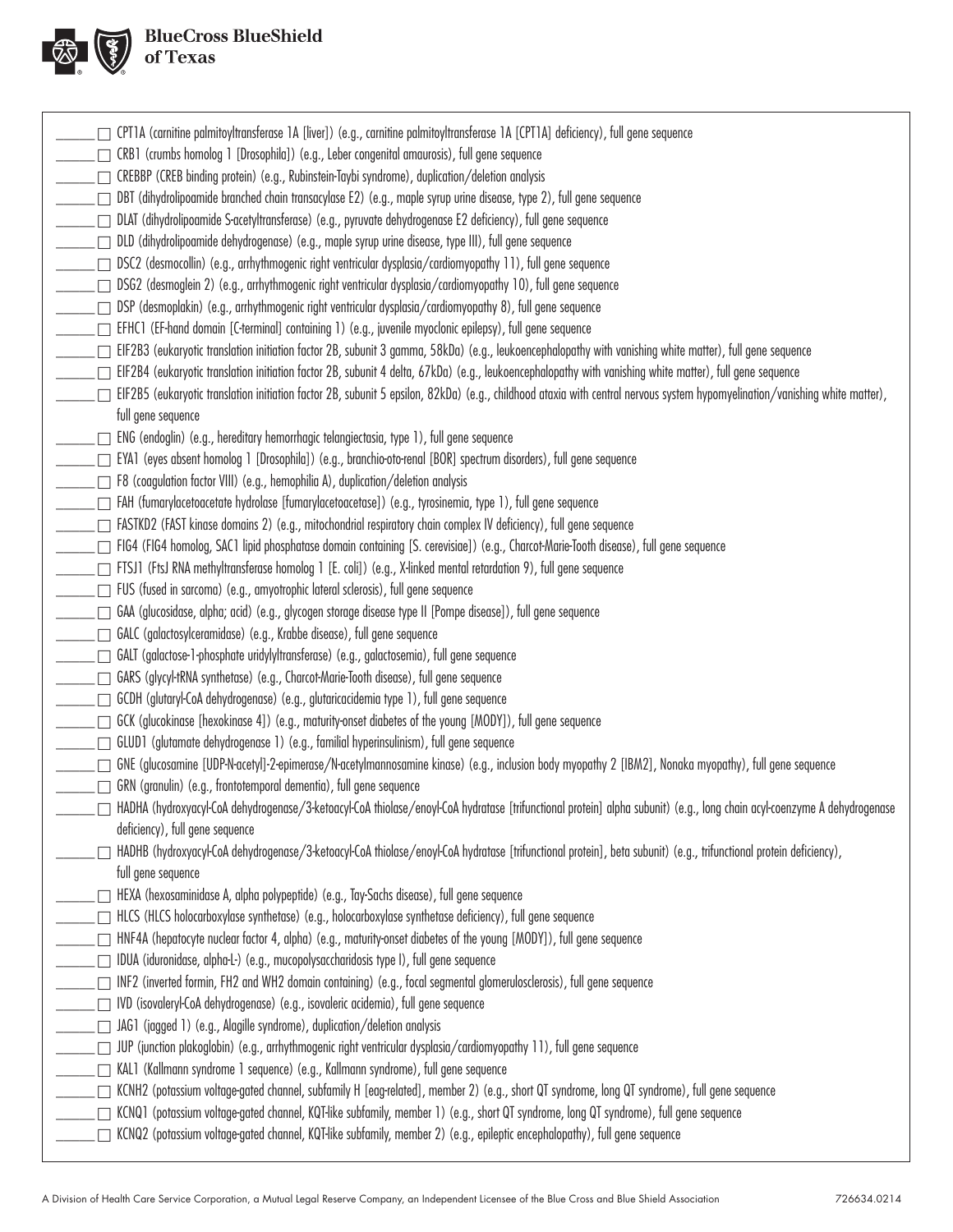

| LDB3 (LIM domain binding 3) (e.g., familial dilated cardiomyopathy, myofibrillar myopathy), full gene sequence                                                             |
|----------------------------------------------------------------------------------------------------------------------------------------------------------------------------|
| $\Box$ LDLR (low density lipoprotein receptor) (e.g., familial hypercholesterolemia), full gene sequence                                                                   |
| $\Box$ LEPR (leptin receptor(e.g., obesity with hypogonadism), full gene sequence                                                                                          |
| $\Box$ LHCGR (luteinizing hormone/choriogonadotropin receptor) (e.g., precocious male puberty), full gene sequence                                                         |
| □ LMNA (lamin A/C) (e.g., Emery-Dreifuss muscular dystrophy [EDMD1, 2 and 3] limb-girdle muscular dystrophy [LGMD] type 1B, dilated cardiomyopathy [CMD1A], familial       |
| partial lipodystrophy [FPLD2]), full gene sequence                                                                                                                         |
| LRP5 (low density lipoprotein receptor-related protein 5) (e.g., osteopetrosis), full gene sequence                                                                        |
| $\Box$ MAP2K1 (mitogen-activated protein kinase 1) (e.g., cardiofaciocutaneous syndrome), full gene sequence                                                               |
| MAP2K2 (mitogen-activated protein kinase 2) (e.g., cardiofaciocutaneous syndrome), full gene sequence                                                                      |
| MAPT (microtubule-associated protein tau) (e.g., frontotemporal dementia), full gene sequence                                                                              |
| □ MCCC1 (methylcrotonoyl-CoA carboxylase 1 [alpha]) (e.g., 3-methylcrotonyl-CoA carboxylase deficiency), full gene sequence                                                |
| □ MCCC2 (methylcrotonoyl-CoA carboxylase 2 [beta]) (e.g., 3-methylcrotonyl carboxylase deficiency), full gene sequence                                                     |
| □ MFN2 (mitofusin 2) (e.g., Charcot-Marie-Tooth disease), full gene sequence                                                                                               |
| MTM1 (myotubularin 1) (e.g., X-linked centronuclear myopathy), full gene sequence                                                                                          |
| $\Box$ MUT (methylmalonyl CoA mutase) (e.g., methylmalonic acidemia), full gene sequence                                                                                   |
| MUTYH (mutY homolog [E. coli]) (e.g., MYH-associated polyposis), full gene sequence                                                                                        |
| ◯ NDUFS1 (NADH dehydrogenase [ubiquinone] Fe-S protein 1, 75kDa [NADH-coenzyme Q reductase]) (e.g., Leigh syndrome, mitochondrial complex I deficiency),                   |
| full gene sequence                                                                                                                                                         |
| $\Box$ NF2 (neurofibromin 2 [merlin]) (e.g., neurofibromatosis, type 2), full gene sequence                                                                                |
| □ NPC1 (Niemann-Pick disease, type C1) (e.g., Niemann-Pick disease), full gene sequence                                                                                    |
| $\Box$ NPHP1 (nephronophthisis 1 [juvenile]) (e.g., Joubert syndrome), full gene sequence                                                                                  |
| □ NSD1 (nuclear receptor binding SET domain protein 1) (e.g., Sotos syndrome), full gene sequence                                                                          |
| □ OPA1 (optic atrophy 1) (e.g., optic atrophy), duplication/deletion analysis                                                                                              |
| OPTN (optineurin) (e.g., amyotrophic lateral sclerosis), full gene sequence                                                                                                |
| PAFAH1B1 (platelet-activating factor acetylhydrolase 1b, regulatory subunit 1 [45kDa]) (e.g., lissencephaly, Miller-Dieker syndrome), full gene sequence                   |
| □ PAH (phenylalanine hydroxylase) (e.g., phenylketonuria), full gene sequence                                                                                              |
|                                                                                                                                                                            |
| $\Box$ PALB2 (partner and localizer of BRCA2) (e.g., breast and pancreatic cancer), full gene sequence                                                                     |
| □ PARK2 (Parkinson protein 2, E3 ubiquitin protein ligase [parkin]) (e.g., Parkinson disease), full gene sequence                                                          |
| □ PAX2 (paired box 2) (e.g., renal coloboma syndrome), full gene sequence                                                                                                  |
| $\Box$ PC (pyruvate carboxylase) (e.g., pyruvate carboxylase deficiency), full gene sequence                                                                               |
| PCCA (propionyl CoA carboxylase, alpha polypeptide) (e.g., propionic acidemia, type 1), full gene sequence                                                                 |
| $\Box$ PCCB (propionyl CoA carboxylase, beta polypeptide) (e.g., propionic acidemia), full gene sequence                                                                   |
| $\Box$ PCDH15 (protocadherin-related 15) (e.g., Usher syndrome type 1F), duplication/deletion analysis                                                                     |
| $\Box$ PDHA1 (pyruvate dehydrogenase [lipoamide] alpha 1) (e.g., lactic acidosis), full gene sequence                                                                      |
| PDHX (pyruvate dehydrogenase complex, component X) (e.g., lactic acidosis), full gene sequence                                                                             |
| □ PHEX (phosphate-regulating endopeptidase homolog, X-linked) (e.g., hypophosphatemic rickets), full gene sequence                                                         |
| □ PKD2 (polycystic kidney disease 2 [autosomal dominant]) (e.g., polycystic kidney disease), full gene sequence                                                            |
| PKP2 (plakophilin 2) (e.g., arrhythmogenic right ventricular dysplasia/cardiomyopathy 9), full gene sequence                                                               |
| $\Box$ PNKD (e.g., paroxysmal nonkinesigenic dyskinesia), full gene sequence                                                                                               |
| POLG (polymerase [DNA directed], gamma) (e.g., Alpers-Huttenlocher syndrome, autosomal dominant progressive external ophthalmoplegia), full gene sequence                  |
| □ POMGNT1 (protein O-linked mannose beta1, 2-N acetylglucosaminyltransferase) (e.g., muscle-eye-brain disease, Walker-Warburg syndrome), full gene sequence                |
| □ POMT1 (protein-O-mannosyltransferase 1) (e.g., limb-girdle muscular dystrophy [LGMD] type 2K, Walker-Warburg syndrome), full gene sequence                               |
| POMT2 (protein-O-mannosyltransferase 2) (e.g., limb-girdle muscular dystrophy [LGMD] type 2N, Walker-Warburg syndrome), full gene sequence                                 |
| □ PRKAG2 (protein kinase, AMP-activated, gamma 2 non-catalytic subunit) (e.g., familial hypertrophic cardiomyopathy with Wolff-Parkinson-White syndrome, lethal congenital |
| glycogen storage disease of heart), full gene sequence                                                                                                                     |
| PRKCG (protein kinase C, gamma) (e.g., spinocerebellar ataxia), full gene sequence                                                                                         |
| □ PSEN2 (presenilin 2 [Alzheimer's disease 4]) (e.g., Alzheimer's disease), full gene sequence                                                                             |
|                                                                                                                                                                            |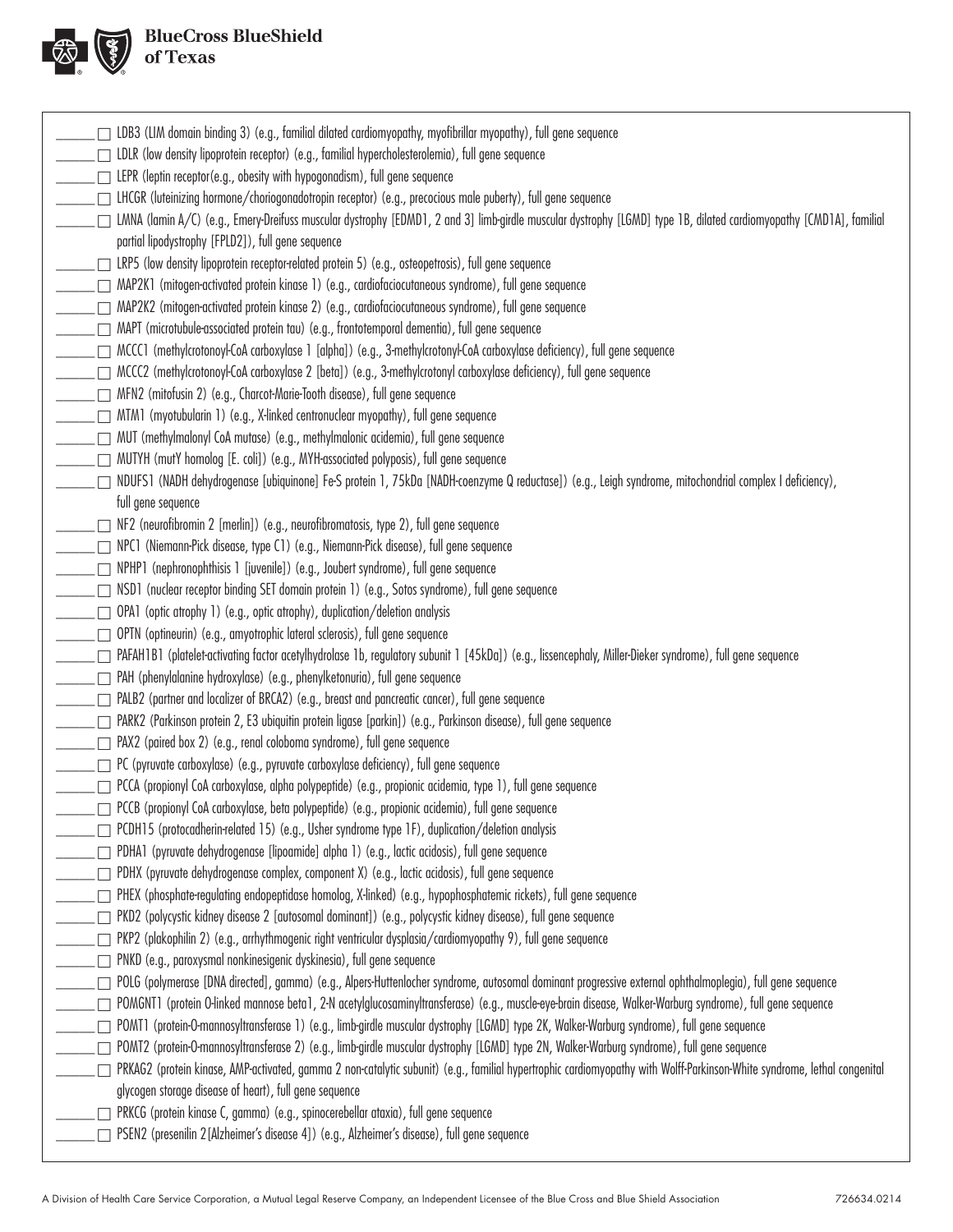

| PTPN11 (protein tyrosine phosphatase, non-receptor type 11) (e.g., Noonan syndrome, LEOPARD syndrome), full gene sequence                                             |
|-----------------------------------------------------------------------------------------------------------------------------------------------------------------------|
| □ PYGM (phosphorylase, glycogen, muscle) (e.g., glycogen storage disease type V, McArdle disease), full gene sequence                                                 |
| RET (ret proto-oncogene) (e.g., Hirschsprung disease), full gene sequence                                                                                             |
| □ RPE65 (retinal pigment epithelium-specific protein 65kDa) (e.g., retinitis pigmentosa, Leber congenital amaurosis), full gene sequence                              |
| [⊇] RYR1 (ryanodine receptor 1, skeletal) (e.g., malignant hyperthermia), targeted sequence analysis of exons with functionally-confirmed mutations                   |
| SCN4A (sodium channel, voltage-gated, type IV, alpha subunit) (e.g., hyperkalemic periodic paralysis), full gene sequence                                             |
| □ SCNN1A (sodium channel, nonvoltage-gated 1 alpha) (e.g., pseudohypoaldosteronism), full gene sequence                                                               |
| □ SCNN1B (sodium channel, nonvoltage-gated 1, beta) (e.g., Liddle syndrome, pseudohypoaldosteronism), full gene sequence                                              |
| □ SCNN1G (sodium channel, nonvoltage-gated 1, gamma) (e.g., Liddle syndrome, pseudohypoaldosteronism), full gene sequence                                             |
| □ SDHA (succinate dehydrogenase complex, subunit A, flavoprotein [Fp]) (e.g., Leigh syndrome, mitochondrial complex II deficiency), full gene sequence                |
| ∑ SETX (senataxin) (e.g., ataxia), full gene sequence                                                                                                                 |
| □ SGCE (sarcoglycan, epsilon) (e.g., myoclonic dystonia), full gene sequence                                                                                          |
| □ SH3TC2 (SH3 domain and tetratricopeptide repeats 2) (e.g., Charcot-Marie-Tooth disease), full gene sequence                                                         |
| □ SLC26A4 (solute carrier family 26, member 4) (e.g., Pendred syndrome), full gene sequence                                                                           |
| □ SLC37A4 (solute carrier family 37 [glucose-6-phosphate transporter], member 4) (e.g., glycogen storage disease type Ib), full gene sequence                         |
| □ SLC9A6 (solute carrier family 9 [sodium/hydrogen exchanger], member 6) (e.g., Christianson syndrome), full gene sequence                                            |
| _ SMAD4 (SMAD family member 4) (e.g., hemorrhagic telangiectasia syndrome, juvenile polyposis), full gene sequence                                                    |
| $\Box$ SOS1 (son of sevenless homolog 1) (e.g., Noonan syndrome, gingival fibromatosis), full gene sequence                                                           |
| □ SPAST (spastin) (e.g., spastic paraplegia), full gene sequence                                                                                                      |
| □ SPG7 (spastic paraplegia 7 [pure and complicated autosomal recessive]) (e.g., spastic paraplegia), full gene sequence                                               |
| □ STXBP1 (syntaxin-binding protein 1) (e.g., epileptic encephalopathy), full gene sequence                                                                            |
| □ TAZ (tafazzin) (e.g., methylglutaconic aciduria type 2, Barth syndrome), full gene sequence                                                                         |
| □ TCF4 (transcription factor 4) (e.g., Pitt-Hopkins syndrome), full gene sequence                                                                                     |
| □ TH (tyrosine hydroxylase) (e.g., Segawa syndrome), full gene sequence                                                                                               |
| □ TMEM43 (transmembrane protein 43) (e.g., arrhythmogenic right ventricular cardiomyopathy), full gene sequence                                                       |
| ∏ TNNT2 (troponin T, type 2 [cardiac]) (e.g., familial hypertrophic cardiomyopathy), full gene sequence                                                               |
| $\Box$ TRPC6 (transient receptor potential cation channel, subfamily C, member 6) (e.g., focal segmental glomerulosclerosis), full gene sequence                      |
| □ TSC1 (tuberous sclerosis 1) (e.g., tuberous sclerosis), full gene sequence                                                                                          |
| □ TSC2 (tuberous sclerosis 2) (e.g., tuberous sclerosis), duplication/deletion analysis                                                                               |
| UBE3A (ubiquitin protein ligase E3A) (e.g., Angelman syndrome) full gene sequence                                                                                     |
| UMOD (uromodulin) (e.g., glomerulocystic kidney disease with hyperuricemia and isosthenuria), full gene sequence                                                      |
| □ VWF (von Willebrand factor) (von Willebrand disease type 2A), extended targeted sequence analysis (e.g., exons 11-16, 24-26, 51, 52)                                |
| WAS (Wiskott-Aldrich syndrome [eczema-thrombocytopenia]) (e.g., Wiskott-Aldrich syndrome), full gene sequence                                                         |
| Cytogenomic microarray analysis, neoplasia (e.g., interrogation of copy number, and loss-of-heterozygosity via single nucleotide polymorphism [SNP]-based comparative |
| genomic hybridization [CGH] microarray analysis)                                                                                                                      |
| Do not report analyte-specific molecular pathology services separately when the analytes are part of the cytogenomic microarray analysis for neoplasia                |
|                                                                                                                                                                       |
|                                                                                                                                                                       |
| Indication/Rationale for Testing:                                                                                                                                     |
|                                                                                                                                                                       |
|                                                                                                                                                                       |
|                                                                                                                                                                       |
|                                                                                                                                                                       |
|                                                                                                                                                                       |
|                                                                                                                                                                       |
|                                                                                                                                                                       |
|                                                                                                                                                                       |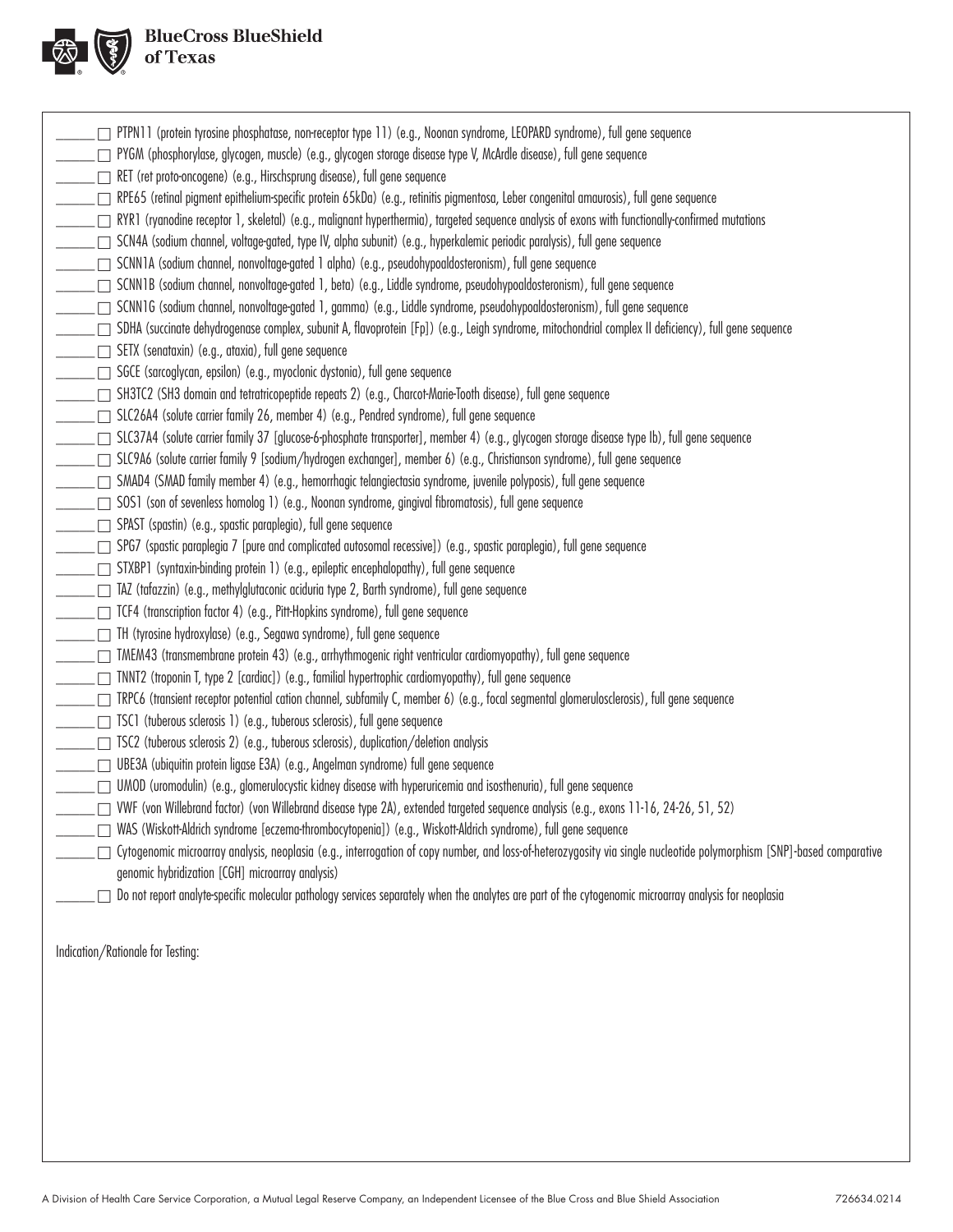

**81407** Molecular Pathology Level 8

#### **Units**

| _ ∩ ABCC8 (ATP-binding cassette, sub-family C [CFTR/MRP], member 8) (e.g., familial hyperinsulinism), full gene sequence                                                                |
|-----------------------------------------------------------------------------------------------------------------------------------------------------------------------------------------|
| _ □ AGL (amylo-alpha-1, 6-glucosidase, 4-alpha-glucanotransferase) (e.g., glycogen storage disease type III), full gene sequence                                                        |
| _____ ___ AHI1 (Abelson helper integration site 1) (e.g., Joubert syndrome), full gene sequence                                                                                         |
| □ ASPM (asp [abnormal spindle] homolog, microcephaly associated [Drosophila]) (e.g., primary microcephaly), full gene sequence                                                          |
| _____ □ CACNA1A (calcium channel, voltage-dependent, P/Q type, alpha 1A subunit) (e.g., familial hemiplegic migraine), full gene sequence                                               |
| _ ┌ CHD7 (chromodomain helicase DNA binding protein 7) (e.g., CHARGE syndrome), full gene sequence                                                                                      |
| □ COL4A4 (collagen, type IV, alpha 4) (e.g., Alport syndrome), full gene sequence                                                                                                       |
| ⊆⊆⊆ COL6A1 (collagen, type VI, alpha 1) (e.g., collagen type VI-related disorders), full gene sequence                                                                                  |
| _____ □ COL6A2 (collagen, type VI, alpha 2) (e.g., collagen type VI-related disorders), full gene sequence                                                                              |
| _ □ COL6A3 (collagen, type VI, alpha 3) (e.g., collagen type VI-related disorders), full gene sequence                                                                                  |
| _ _ CREBBP (CREB binding protein) (e.g., Rubinstein-Taybi syndrome), full gene sequence                                                                                                 |
| _____ __ F8 (coagulation factor VIII) (e.g., hemophilia A), full gene sequence                                                                                                          |
| ____ __ JAG1 (jagged 1) (e.g., Alagille syndrome), full gene sequence                                                                                                                   |
| KDM5C (lysine [K]-specific demethylase 5C) (e.g., X-linked mental retardation), full gene sequence [K]-specific demethylase 5C) (e.g., X-linked mental retardation), full gene sequence |
| ______ ___ KIAAO196 (KIAAO196) (e.g., spastic paraplegia), full gene sequence                                                                                                           |
| _ ┌ L1 CAM (L1 cell adhesion molecule) (e.g., MASA syndrome, X-linked hydrocephaly), full gene sequence                                                                                 |
| _____ □ LAMB2 (laminin, beta 2 [laminin S]) (e.g., Pierson syndrome), full gene sequence                                                                                                |
| _____ __ MYBPC3 (myosin binding protein C, cardiac) (e.g., familial hypertrophic cardiomyopathy), full gene sequence                                                                    |
| ── MYH6 (myosin, heavy chain 6, cardiac muscle, alpha) (e.g., familial dilated cardiomyopathy), full gene sequence                                                                      |
| _____ MYH7 (myosin, heavy chain 7, cardiac muscle, beta) (e.g., familial hypertrophic cardiomyopathy, Liang distal myopathy), full gene sequence                                        |
| ______ ___ MYO7A (myosin VIIA) (e.g., Usher syndrome, type 1), full gene sequence                                                                                                       |
| NOTCH1 (notch 1) (e.g., aortic valve disease), full gene sequence                                                                                                                       |
| _ ├─ NPHS1 (nephrosis 1, congenital, Finnish type [nephrin]) (e.g., congenital Finnish nephrosis), full gene sequence                                                                   |
| ____ OPA1 (optic atrophy 1) (e.g., optic atrophy), full gene sequence                                                                                                                   |
| _____ □ PCDH15 (protocadherin-related 15) (e.g., Usher syndrome, type 1), full gene sequence                                                                                            |
| ____ PKD1 (polycystic kidney disease 1 [autosomal dominant]) (e.g., polycystic kidney disease), full gene sequence                                                                      |
| ______ ___ PLCE1 (phospholipase C, epsilon 1) (e.g., nephrotic syndrome type 3), full gene sequence                                                                                     |
| ⊆⊆ SCN1A (sodium channel, voltage-gated, type 1, alpha subunit) (e.g., generalized epilepsy with febrile seizures), full gene sequence                                                  |
| □ SCN5A (sodium channel, voltage-gated, type V, alpha subunit) (e.g., familial dilated cardiomyopathy), full gene sequence                                                              |
| _____ SLC12A1 (solute carrier family 12 [sodium/potassium/chloride transporters], member 1) (e.g., Bartter syndrome), full gene sequence                                                |
|                                                                                                                                                                                         |
| SPG11 (spastic paraplegia 11 [autosomal recessive]) (e.g., spastic paraplegia), full gene sequence                                                                                      |
| SPTBN2 (spectrin, beta, non-erythrocytic 2) (e.g., spinocerebellar ataxia), full gene sequence                                                                                          |
| $\Box$ TMEM67 (transmembrane protein 67) (e.g., Joubert syndrome), full gene sequence                                                                                                   |
| $\Box$ TSC2 (tuberous sclerosis 2) (e.g., tuberous sclerosis), full gene sequence                                                                                                       |
| USH1C (Usher syndrome 1C [autosomal recessive, severe]) (e.g., Usher syndrome, type 1), full gene sequence                                                                              |
| VPS13B (vacuolar protein sorting 13 homolog B [yeast]) (e.g., Cohen syndrome), duplication/deletion analysis                                                                            |
| WDR62 (WD repeat domain 62) (e.g., primary autosomal recessive microcephaly), full gene sequence                                                                                        |
| Indication/Rationale for Testing:                                                                                                                                                       |
|                                                                                                                                                                                         |
|                                                                                                                                                                                         |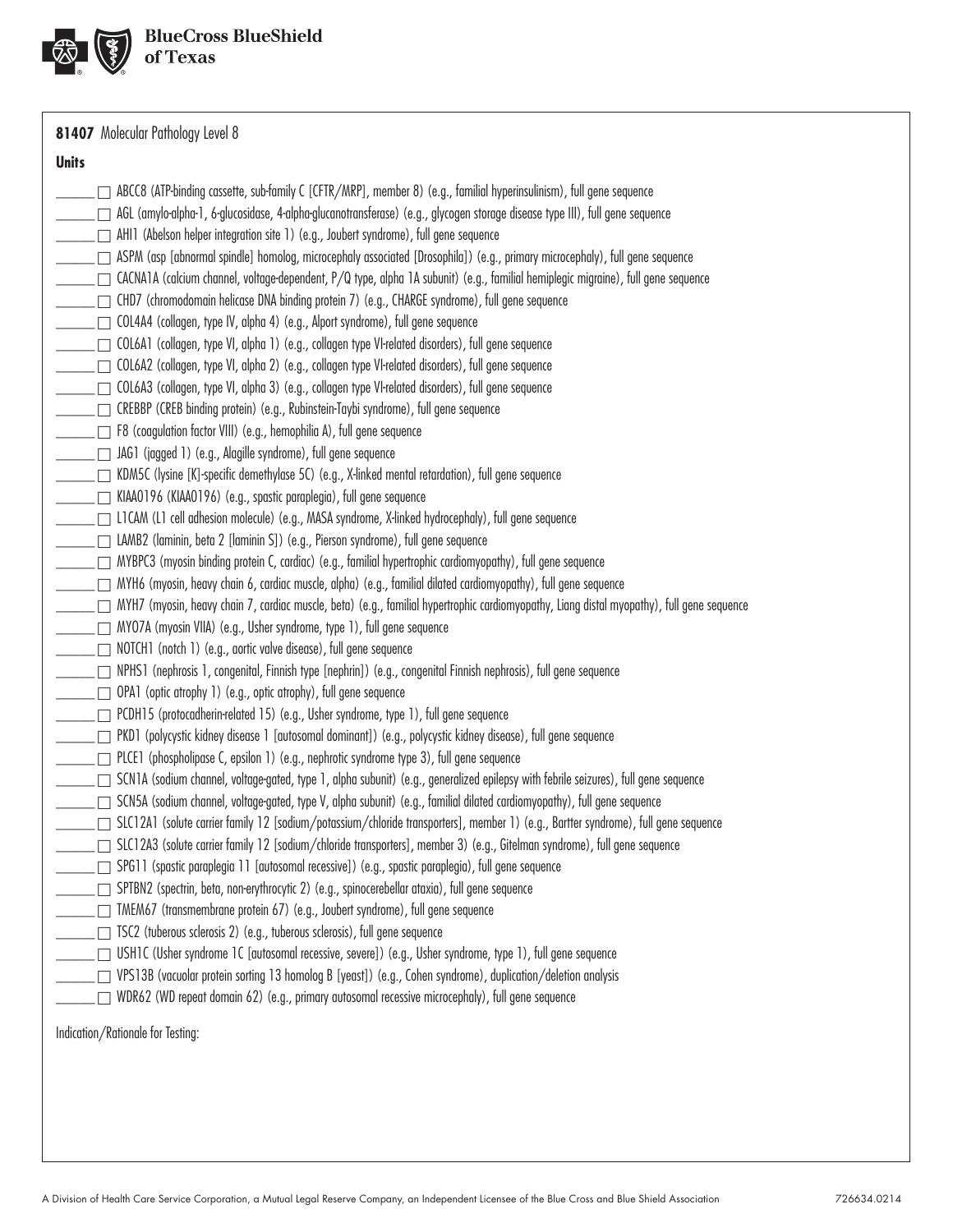

**81408** Molecular Pathology Level 9

#### **Units**

| <b>Units</b> | ABCA4 (ATP-binding cassette, sub-family A [ABC1], member 4) (e.g., Stargardt disease, age-related macular degeneration), full gene sequence<br>_ _ ATM (ataxia telangiectasia mutated) (e.g., ataxia telangiectasia), full gene sequence<br>____ CDH23 (cadherin-related 23) (e.g., Usher syndrome, type 1), full gene sequence<br>____ _ CEP290 (centrosomal protein 290kDa) (e.g., Joubert syndrome), full gene sequence<br>_____ □ COL1A1 (collagen, type I, alpha 1) (e.g., osteogenesis imperfecta, type I), full gene sequence<br>□ COL1A2 (collagen, type I, alpha 2) (e.g., osteogenesis imperfecta, type I), full gene sequence<br>COL4A1 (collagen, type IV, alpha 1) (e.g., brain small-vessel disease with hemorrhage), full gene sequence<br>□ COL4A3 (collagen, type IV, alpha 3 [Goodpasture antigen]) (e.g., Alport syndrome), full gene sequence<br>____ COL4A5 (collagen, type IV, alpha 5) (e.g., Alport syndrome), full gene sequence<br>□ DMD (dystrophin) (e.g., Duchenne/Becker muscular dystrophy), full gene sequence<br>FBN1 (fibrillin 1) (e.g., Marfan syndrome), full gene sequence<br>_____ ITPR1 (inositol 1,4,5-trisphosphate receptor, type 1) (e.g., spinocerebellar ataxia), full gene sequence<br>____ □ LAMA2 (laminin, alpha 2) (e.g., congenital muscular dystrophy), full gene sequence<br>____ □ LRRK2 (leucine-rich repeat kinase 2) (e.g., Parkinson disease), full gene sequence<br>□ MYH11 (myosin, heavy chain 11, smooth muscle) (e.g., thoracic aortic aneurysms and aortic dissections), full gene sequence<br><u>__</u> ___   NEB (nebulin) (e.g., nemaline myopathy 2), full gene sequence<br>$\rule{1em}{0.15mm}$ $\Box$ NF1 (neurofibromin 1) (e.g., neurofibromatosis, type 1), full gene sequence<br>_ □ PKHD1 (polycystic kidney and hepatic disease 1) (e.g., autosomal recessive polycystic kidney disease), full gene sequence<br>RYR1 (ryanodine receptor 1, skeletal) (e.g., malignant hyperthermia), full gene sequence<br>[7] RYR2 (ryanodine receptor 2 [cardiac]) (e.g., catecholaminergic polymorphic ventricular tachycardia, arrhythmogenic right ventricular dysplasia), full gene sequence or targeted<br>sequence analysis of $> 50$ exons<br>_ USH2A (Usher syndrome 2A [autosomal recessive, mild]) (e.g., Usher syndrome, type 2), full gene sequence<br>∑ VPS13B (vacuolar protein sorting 13 homolog B [yeast]) (e.g., Cohen syndrome), full gene sequence<br>□ VWF (von Willebrand factor) (e.g., von Willebrand disease types 1 and 3), full gene sequence |
|--------------|------------------------------------------------------------------------------------------------------------------------------------------------------------------------------------------------------------------------------------------------------------------------------------------------------------------------------------------------------------------------------------------------------------------------------------------------------------------------------------------------------------------------------------------------------------------------------------------------------------------------------------------------------------------------------------------------------------------------------------------------------------------------------------------------------------------------------------------------------------------------------------------------------------------------------------------------------------------------------------------------------------------------------------------------------------------------------------------------------------------------------------------------------------------------------------------------------------------------------------------------------------------------------------------------------------------------------------------------------------------------------------------------------------------------------------------------------------------------------------------------------------------------------------------------------------------------------------------------------------------------------------------------------------------------------------------------------------------------------------------------------------------------------------------------------------------------------------------------------------------------------------------------------------------------------------------------------------------------------------------------------------------------------------------------------------------------------------------------------------------------------------------------------------------------------------------------------------------------------------------------------------------------------------------------------------------------------------------------------------------------------------------------------------------------------------------------------------------------------------------------------------------------------------------|
|              | Indication/Rationale for Testing:                                                                                                                                                                                                                                                                                                                                                                                                                                                                                                                                                                                                                                                                                                                                                                                                                                                                                                                                                                                                                                                                                                                                                                                                                                                                                                                                                                                                                                                                                                                                                                                                                                                                                                                                                                                                                                                                                                                                                                                                                                                                                                                                                                                                                                                                                                                                                                                                                                                                                                        |
|              |                                                                                                                                                                                                                                                                                                                                                                                                                                                                                                                                                                                                                                                                                                                                                                                                                                                                                                                                                                                                                                                                                                                                                                                                                                                                                                                                                                                                                                                                                                                                                                                                                                                                                                                                                                                                                                                                                                                                                                                                                                                                                                                                                                                                                                                                                                                                                                                                                                                                                                                                          |